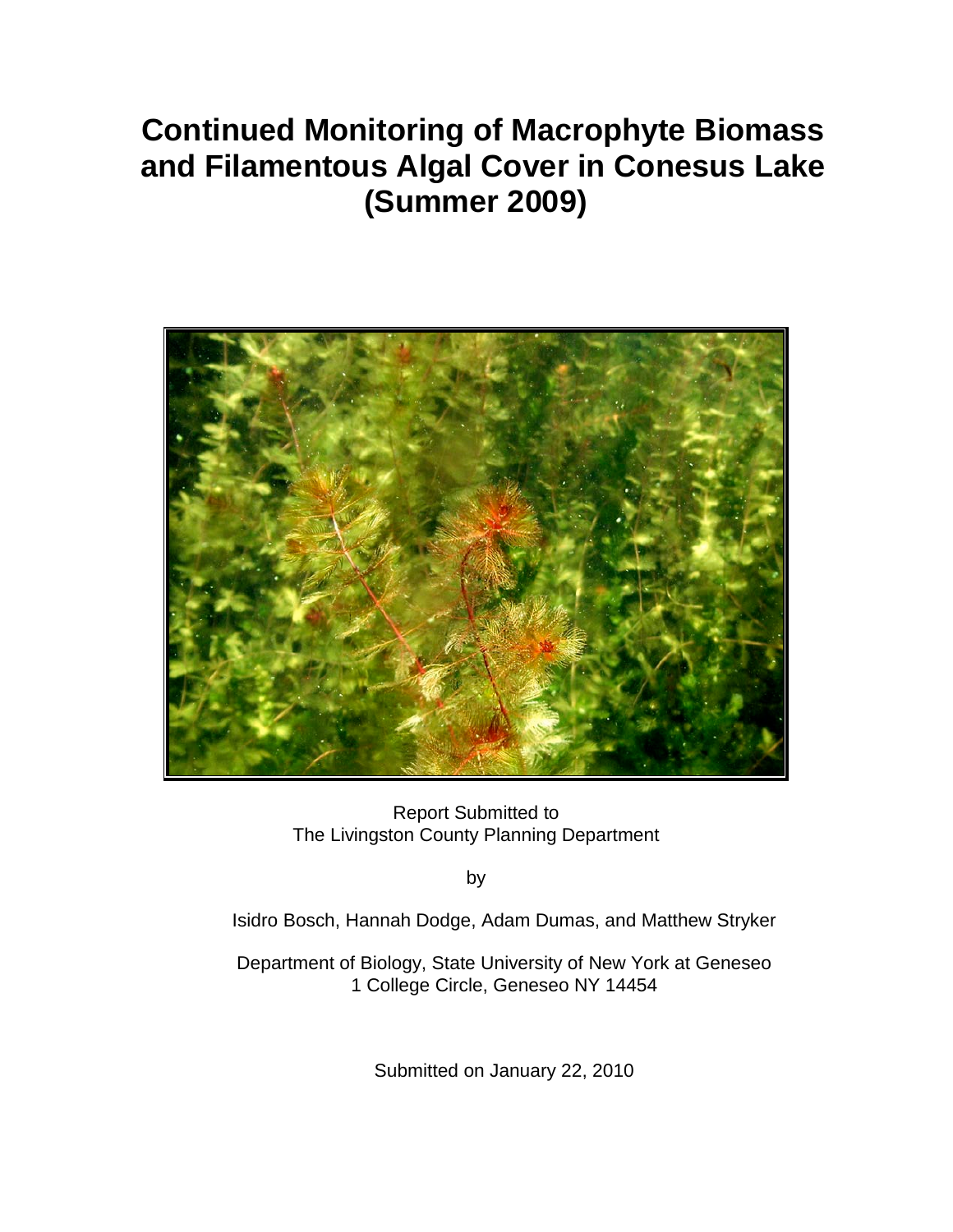## **Table of Contents**

## Page Number

| I.           | Summary                       | 4  |
|--------------|-------------------------------|----|
| $\mathbf{I}$ | Introduction                  | 5  |
| III.         | <b>Methods</b>                | 5  |
| IV.          | <b>Results and Discussion</b> | 7  |
| V.           | Conclusions                   | 11 |
| VI.          | Acknowledgements              | 12 |
| VII.         | <b>Literature Cited</b>       | 13 |
| VIII.        | <b>Figures and Tables</b>     | 14 |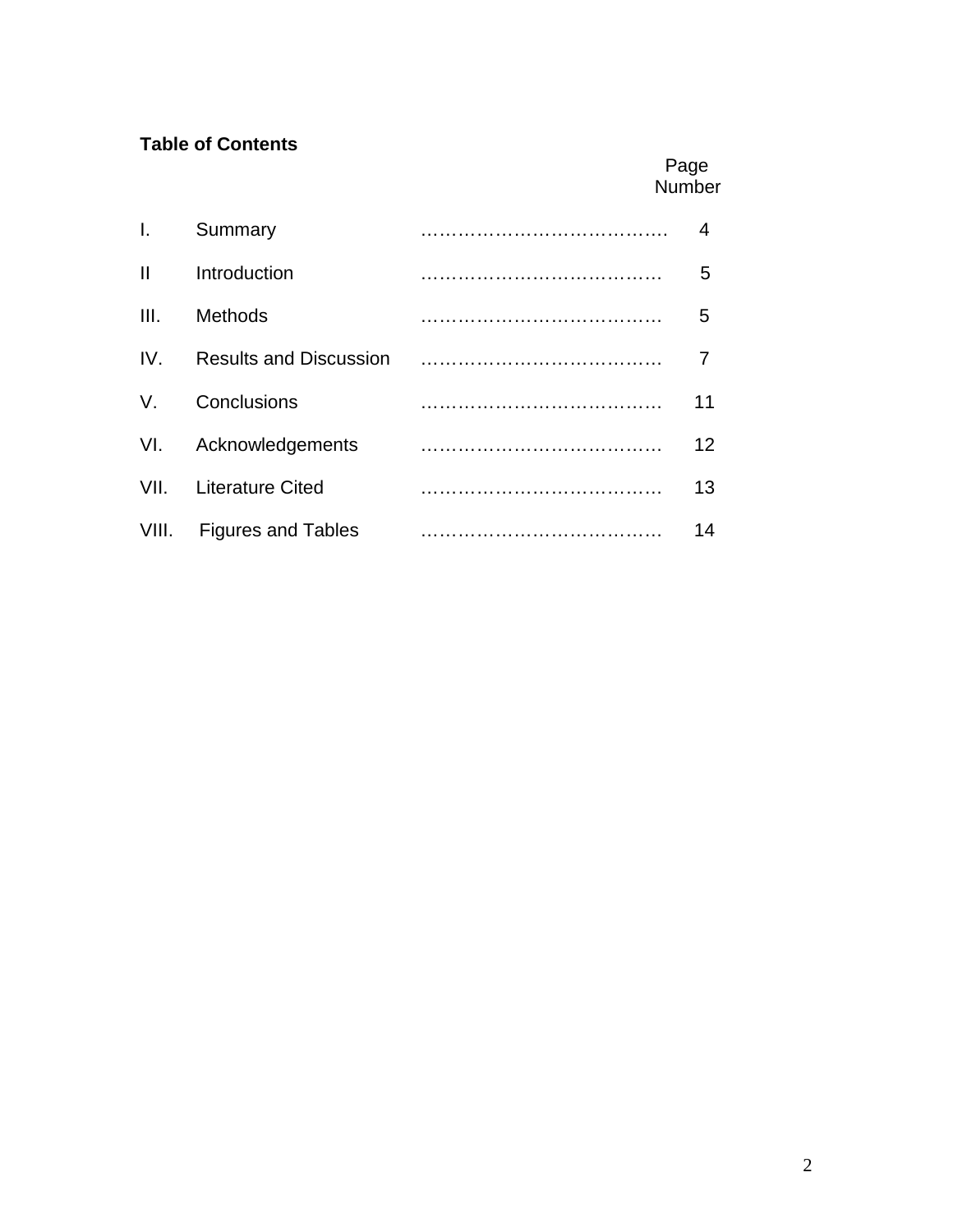### **List of Tables**

| of September. The crop data are compared to the median % cover of<br>filamentous algae along the lake shoreline in September  15                                                                            |                 |
|-------------------------------------------------------------------------------------------------------------------------------------------------------------------------------------------------------------|-----------------|
| <b>List of Figures</b>                                                                                                                                                                                      |                 |
| Figure 1. Map showing the positions of the sub-watersheds and macrophyte                                                                                                                                    |                 |
| Figure 2. Map of the general area around McPhersons Point and North                                                                                                                                         | 17 <sub>2</sub> |
| Figure 3. Photograph of the North Gully Cove macrophyte bed showing                                                                                                                                         | 17              |
| Figure 4. Long-term trends in macrophyte density as grams dry weight per<br>$m2$ of habitat within the 2-3 m zone dominated by Eurasian<br>watermilfoil (2000-2009) for Sutton Point, North Gully Cove,     | 18              |
| Figure 5. Long-term trends in macrophyte standing crops (kg Dry Weight)<br>for the same macrophyte beds as in Figure 4                                                                                      | 19              |
| Figure 6. Comparison of 2009 biomass density and standing crops to the                                                                                                                                      | 20              |
| Figure 7. Percent filamentous algal cover on the macrophyte canopy at the<br>experimental site and the three reference sites over the growing<br>season in July-early August (combined) and September 3-10  | 21              |
| Figure 8. Photographs taken in North Gully Cove in early August 2009<br>along the same area shown in Figure 3. Note the almost complete<br>absence of algal cover on the macrophytes                        | 22              |
| <b>Figure 9.</b> Photographs of the macrophyte canopy at Sand Point (A) in<br>August and at Eagle Point (B) in September 2009. The macro-<br>phytes are barely visible beneath the mat of filamentous algae | 22              |
| Figure 10. Plots showing long-term trends in filamentous algal cover. The<br>2009 values are compiled from samples taken in July-September                                                                  | 23              |

**Table 1**. Macrophyte bed biomass and standing crops for Sutton Point, North

**Table 2.** Data showing agricultural land use for five sub-watersheds on the

Gully Cove, Sand Point and Cottonwod Gully from 2000 2009**………….** 14

West side of Conesus Lake that were surveyed during the last week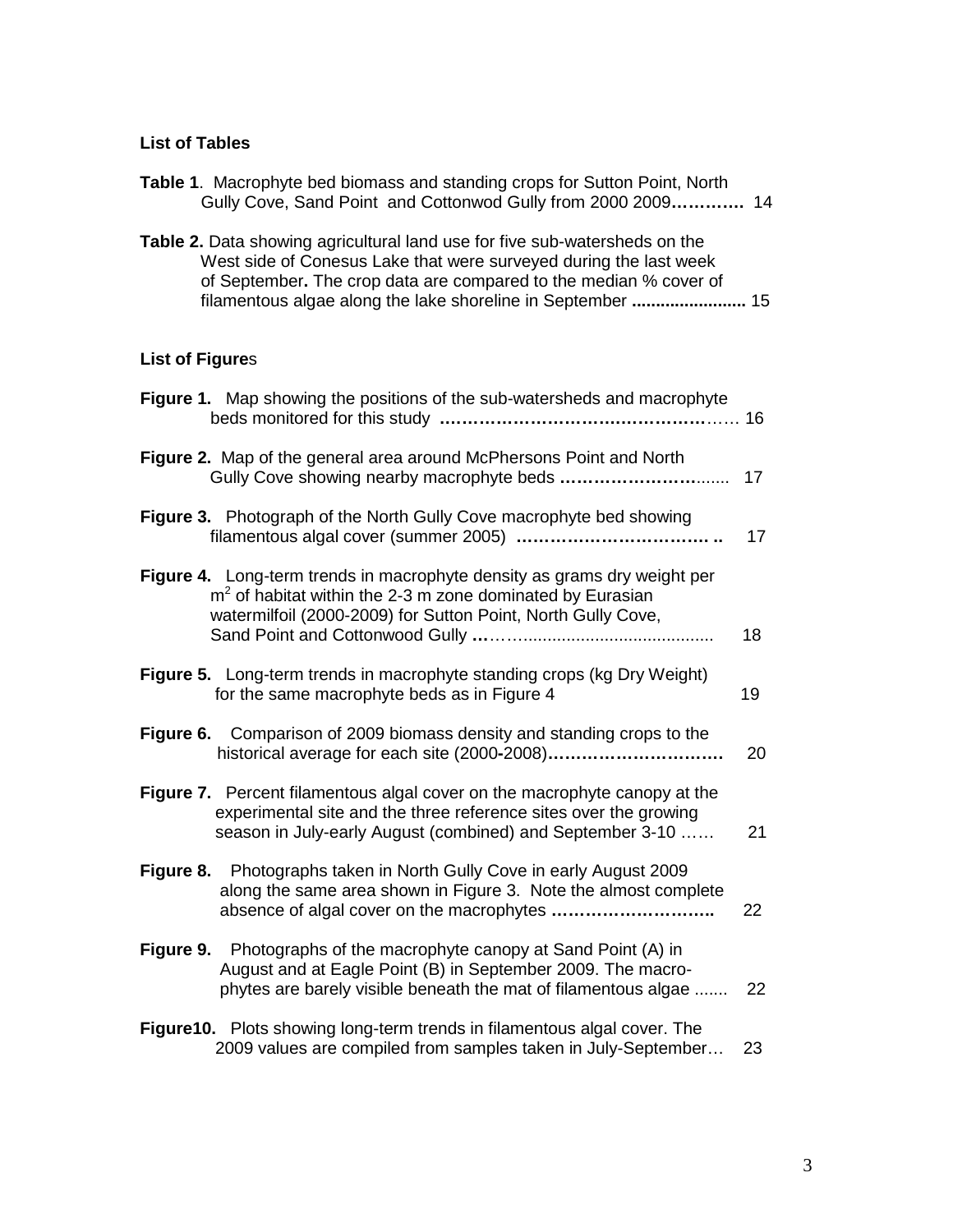#### **I. Summary**

- During the summer 2009 we measured macrophyte biomass, macrophyte bed surface area, total standing crop, and the % cover of filamentous algae in North Gully Cove and three other study sites in Conesus Lake that were originally part of the U.S.D.A. watershed project (Makarewicz *et al.* 2009). North Gully Cove was the experimental site in testing the hypothesis that diversion of the North Gully effluent (completed in February 2008) would bring about reductions in plant growth in North Gully Cove. The three other study sites (Sutton Point, Sand Point and Cottonwood Gully) were reference sites studied to account for lake-wide changes in plant growth that might influence trends at North Gully Cove.
- The biomass density, surface area, and total standing crop of the macrophyte bed in North Gully Cove were 12%, 6% and 17% higher than the 2000-2007 average (before stream rechanneling). At Sand Point and at Sutton Point, these same metrics for macrophyte growth were near or slightly below the long-term average. Only at Cottonwood Gully was the macrophyte bed appreciably smaller and less dense than the long-term average for the site. This is part of a continuing trend of reduced plant growth which begun after management practices were implemented in the Cottonwood Gully watershed as part of the U.S.D.A. project.
- Overall in 2009, the biomass of macrophytes in North Gully Cove seemed to follow or exceed historical trends for the same bed and for the three reference study sites. These results confirm the conclusion of last year's monitoring report (Bosch *et al.* 2008) in which low macrophyte biomass at North Gully Cove was attributed to lakewide trends rather than local declines due to stream rechanneling.
- In contrast to the trends in macrophyte biomass, filamentous algal cover at North Gully Cove In July and August was relatively low, despite the fact that filamentous algae bloomed in many areas of the lake throughout the summer. Median cover was 3.2% compared to 38.6%, 31.2% and 13.7% at Sand Point, Sutton Point, and Cottonwood Gully.
- A second survey of algal cover on September 3-10, which also included study sites at Eagle Point and Graywood Gully, revealed a similarly low cover of 3.2% at North Gully Cove, while blooms had abated at Sutton Point and Cottonwood Gully (4% and 0% cover), but not at Sand Point (37.8%) or Eagle Point (19.4%). In seeking an explanation for the disparity in algal cover between sites we surveyed land use in the associated watersheds, However, the differences observed in land use and crop types in the various watersheds were not consistent with respect to the differences in algal cover along the lake shore.
- In 2009, filamentous algal cover at North Gully Cove was low relative to previous years and in comparison to reference sites in Conesus Lake. SUNY Brockport's study of stream runoff indicated that nutrient concentrations were extremely high at North Gully and other streams around the lake. Thus the most plausible explanation for the low algal cover at North Gully Cove is that the rechanneling of North Gully tributary is having the intended outcome of reducing plant growth in North Gully Cove. Additional monitoring will be necessary to fully establish this trend and to determine if there might be a similar but slower response by the macrophyte assemblage.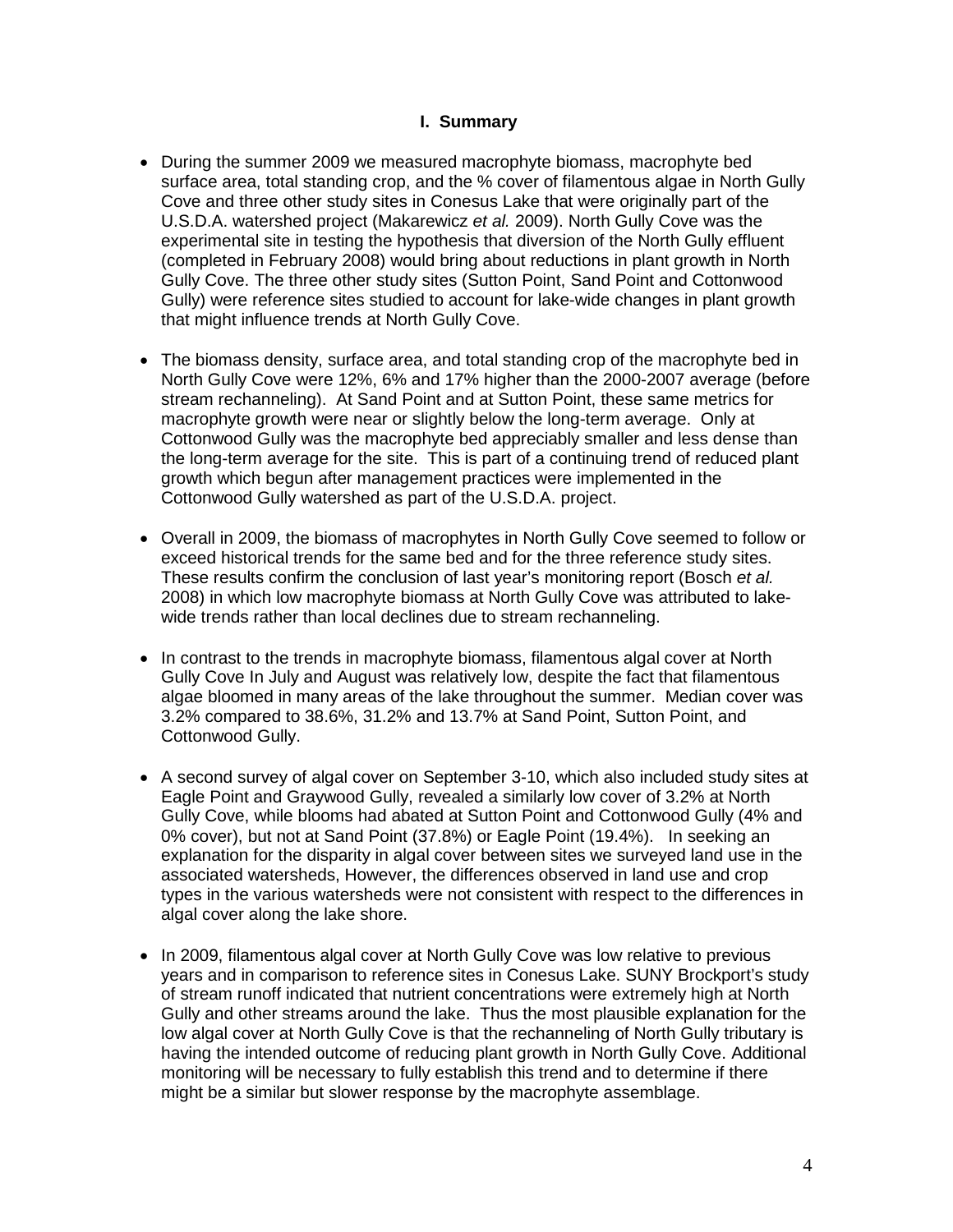#### **II. Introduction**

This study continues a long-term program designed to monitor trends in growth of macrophyte beds and filamentous algae along the shoreline of Conesus Lake. The program was initiated as part of the U.S.D.A. watershed project and is now sustained with the support of Livingston County. We now have an extensive and valuable ten-year record of plant biomass and distribution that can be used to assess natural changes in the Conesus Lake ecosystem and to evaluate the efficacy of management practices that target nuisance plant growth.

One such management project is the diversion of North Gully creek at McPhersons Point. Until 2008, North Gully creek drained directly into North Gully Cove, delivering large amounts of dissolved and particulate nutrients to the shoreline. North gully is a 735 ha sub-watershed that is approximately 45% in dairy and row crop agriculture (Makarewicz et al., 2001, 2002). In February 2008, the North Gully creek channel was diverted northward along the McPhersons Point shoreline, presumably allowing much of the stream effluent to drain into the open waters of Conesus Lake away from the macrophyte bed to the south. Observations of runoff plumes before and after the project indicate that the stream diversion may have been effective in reducing the amount of sediment and nutrient runoff entering North Gully Cove (Bosch *et al.* 2008). However the hydrodynamics of the North Gully plume and its dispersal under different environmental conditions (discharge, winds, currents) have not been studied. At this time there is no certainty that rechanneling of the stream has altered the delivery of nutrients to North Gully Cove.

During the summer 2008 we conducted the first post-rechanneling study of plant growth and distribution in the macrophyte bed dominated by Eurasian watermilfoil at North Gully Cove (Bosch *et al.*, 2008). The results indicated that the biomass and standing crop of macrophytes (primarily milfoil) were very low when compared to previous years for this site. However, because a similar decrease in biomass had been found in two reference sites, the trends were believed to be lake-wide rather than specific to North Gully Cove. The cover of filamentous algae reported in the 2008 report was extremely high. However, the measurements were taken on the bottom after the collapse of the bloom because a plant canopy never developed at North Gully Cove and for that reason these data are not readily comparable to previous studies of percent surface cover.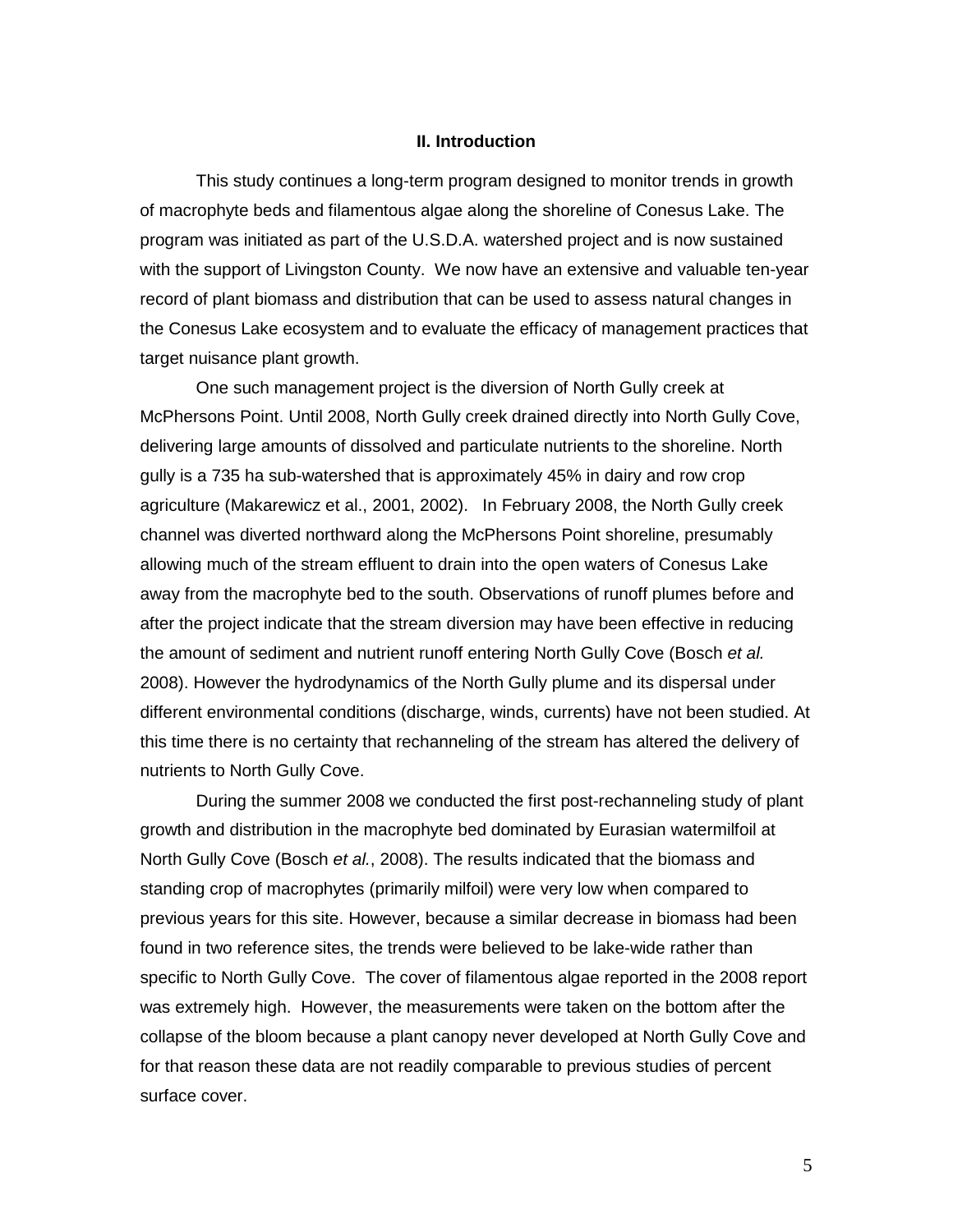The results of the 2009 monitoring study reported here provide more evidence on the potential changes in plant growth at North Gully Cove brought about by the rechanneling of North Gully creek. Because our study sites are a subset of those included in the U.S.D.A. project, the present study also contributes to the long-term database of macrophyte and filamentous algal growth along the shoreline in Conesus Lake.

#### **III. Methods**

Macrophyte species composition and biomass, macrophyte bed area and filamentous algal coverage, were determined for the North Gully Cove, Sutton Point, Sand Point and Cottonwood Gully macrophyte beds **(Figure 1)** during the peak of the growing season in July and August 2009. North Gully Cove **(Figures 2 and 3)** was the experimental site in testing the hypothesis that diversion of the North Gully effluent will lead to reductions in plant growth. The other macrophyte beds were monitored as reference sites to account for lake-wide changes that might influence trends at North Gully Cove. The four sites have been studied since 2000 as part of the U.S.D.A. watershed study. Consequently there is an extensive published record of nutrient delivery, plant growth, and distribution for these sites (see Makarewicz *et al*., 2009, Bosch *et al*. 2009a and 2009b).

A second major survey of algal cover was conducted on September 3-10, after declining lake water levels had exposed much of the algae growing in the macrophyte canopy. Two additional study sites at Eagle Point and Graywood Gully were sampled as part of the September survey **(Figure 1)**.

The methods used to quantify macrophyte biomass and filamentous algal cover are described in a previous technical report (e.g. Bosch *et al*., 2008). A more detailed account can be found in the published studies from the U.S.D.A. project (Bosch *et al*. 2009a and 2009b).

To determine aquatic plant biomass, replicate quadrat samples (3 per depth) were collected at depths of 2, 3 and 4 m along three transect lines at each site. Transect locations at all three sites were the same as those used in previous studies of Eurasian milfoil in Conesus Lake (Bosch *et al.* 2009a). A 0.5m x 0.5m quadrat constructed from PVC pipe is placed on the bottom and all shoot biomass is harvested by hand. Each sample was placed in a numbered plastic collection bag and taken to the laboratory for species sorting and zebra mussel removal. Plant species within each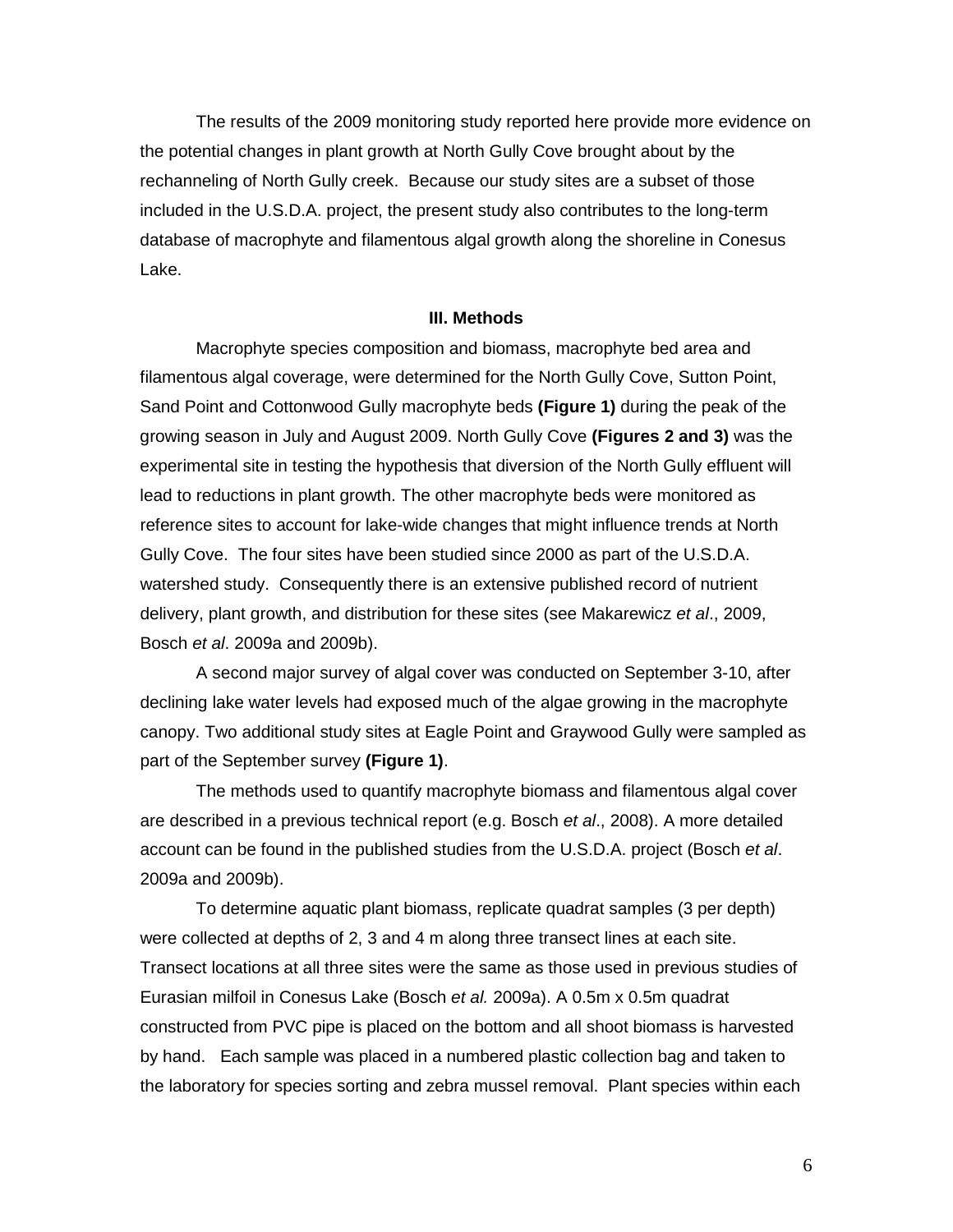sample were blotted dry with paper towels and weighed separately to the nearest 0.1g with an electronic scale. These wet weights were converted to dry weights using species-specific dry weight conversion factors determined by Bosch *et al.* (2009a).

The surface area of the macrophyte beds and the milfoil-dominated area of the beds were mapped at each site using global positioning systems (GPS). To record points, a Trimble Model TSC1 global positioning unit (Trimble Navigation Ltd.) was used by a research assistant aboard a boat while a swimmer indicated points to be mapped as he swam around the perimeter of milfoil dominated areas in each bed. Pathfinder software was used to analyze these maps for surface area and to compare these surface areas to years past.

Filamentous algal cover was determined on canopied macrophyte beds by taking digital photographs of a quadrat at the surface (Bosch *et al.* (2009b). Because the peak surface growth depends on macrophyte canopy formation as well as algal growth, all of the beds in this study were monitored throughout the summer until peak biomass development was apparent. Monitoring of algal biomass is continued through the season in order to document declines and in some cases secondary blooms of filamentous algae. In 2009 for example, a secondary bloom that appeared in late August was document by sampling in multiple sites in early September.

Photographs were taken from the surface over depths of 1 m and 2 m along the same transect lines used for macrophyte sampling. In cases where the canopy did not form, S.C.U.B.A. divers used an underwater digital camera (Sea Life DC 500) to photographs quadrats at depths of 1 m and 2 m. Surface and underwater photographs were analyzed for percent algal cover using Image J computer software.

In seeking an explanation for the disparity in algal cover between sites sampled in early September, we conducted a one-time survey land use in the associated watersheds. To complete this survey we drove along the boundaries of each watershed and identified individual fields from watershed maps and areal photographs. We distinguished between active agricultural fields, residential areas, and fields not currently in agriculture (i.e. woodlots, vacant fields). Within the agricultural field category we identified the existing crop or current use of each field. The land use survey was completed in late September.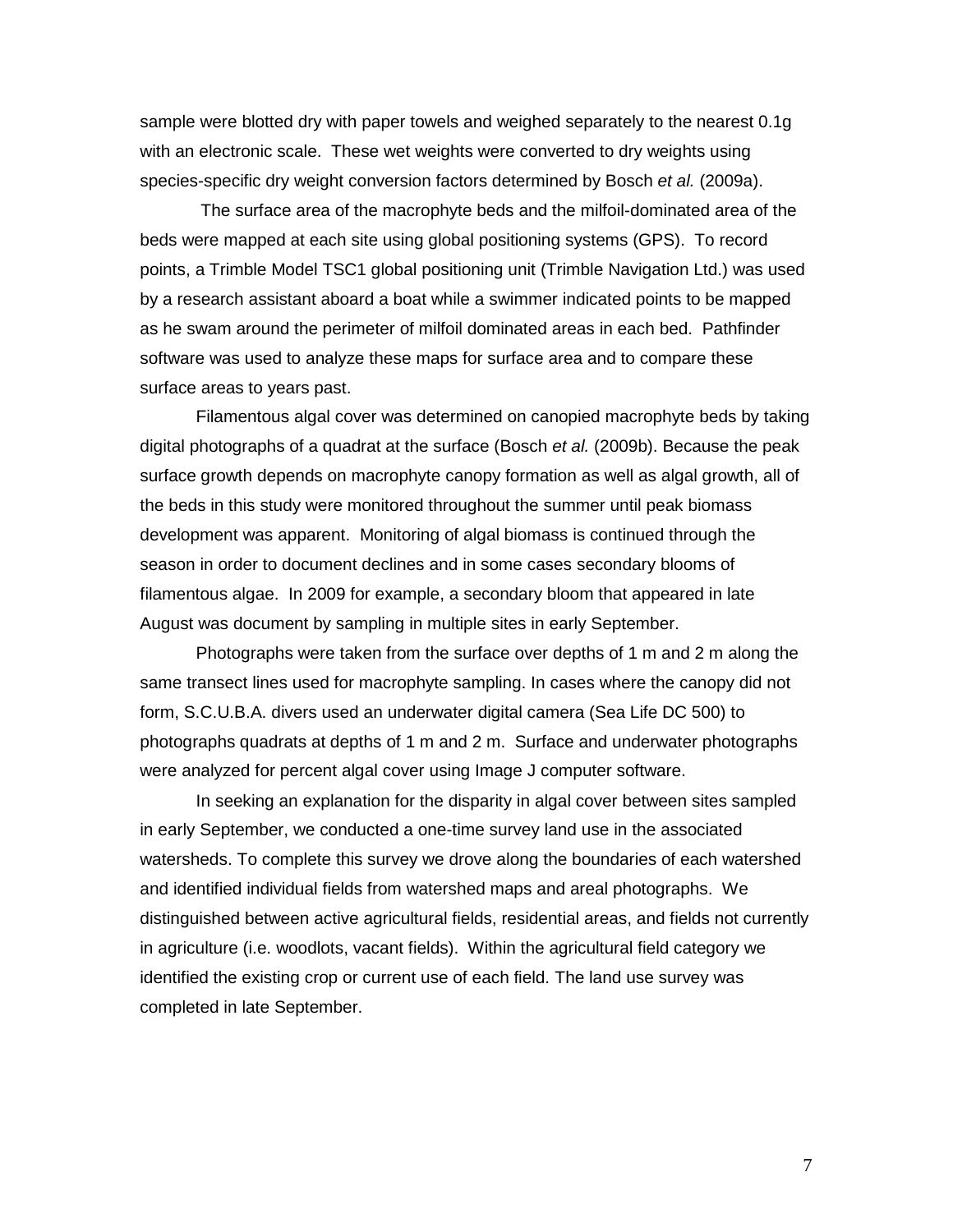#### **IV. Results and Discussion**

#### *Macrophyte Biomass*

In 2009, the macrophyte biomass within the 2-3 m zone at North Gully Cove was high overall with an average of 283  $\pm$  108 g dry wt./m<sup>2</sup> (**Table 1, Figure 4**). This was higher by a small percent than all but the years 2001 and 2003 when the quadrat biomass was 459 and 304 g dry wt./m<sup>2</sup>, respectively. The dominant species in this bed continues to be Eurasian watermilfoil, which made up approximately 87% of the biomass in the 2-4 m zone. A species known as coontail (*Ceratophyllum demersum*) and a variety of pondweeds (*Potamogeton* sp.) made up the bulk of the remaining biomass.

The macrophyte bed at North Gully Cove is one of the largest in Conesus Lake, extending south from McPhersons Point until an artificial cutoff at the State Boat launch. South of the boat launch the bed narrows gradually into a fringing band along the shoreline. Our maps of this bed do not extend south of the State Boat Launch. Thus the southern cutoff of the bed is precise from year to year.

In 2009 the North Gully Cove macrophyte bed was expansive compared to the historical record, with the milfoil dominated area covering 24,267  $m^2$  or nearly 2.43 ha of lake bottom (**Table 1**). This is in sharp contrast to 2008 when the milfoil area of the bed was 11, 855  $\text{m}^2$  and 55% smaller than the long-term average. Because the reference macrophyte beds at Sutton Point and Sand Point were also considerably smaller than the respective long-term averages for the sites, we concluded in our 2008 report that the changes in North Gully Cove were part of a lake-wide trend rather than a unique condition might have been caused by the diversion of the stream. The fact that in 2009 the bed regained its more typical dimensions supports our 2008 conclusions.

Total bed standing crop is calculated by multiplying average quadrat biomass times bed surface area. Thus it is not surprising that in 2009 the standing crop of the North Gully Cove macrophyte bed was slightly above (6874 Kg Dry Wt.) the long-term average for the site (**Figures 5, 6**).

Overall, all three metrics used to monitor macrophyte bed development indicate that 2009 was a year of extensive growth in North Gully cove. The 2009 values for quadrat biomass, bed surface area, and total standing crop were 12%, 6% and 17% higher than the combined averages for the 2000-2007 seasons. (**Table 1, Figure 6**) Thus the result of the 2009 monitoring provide no indication that the diversion of North Gully had an effect on the macrophyte flora of the adjacent cove.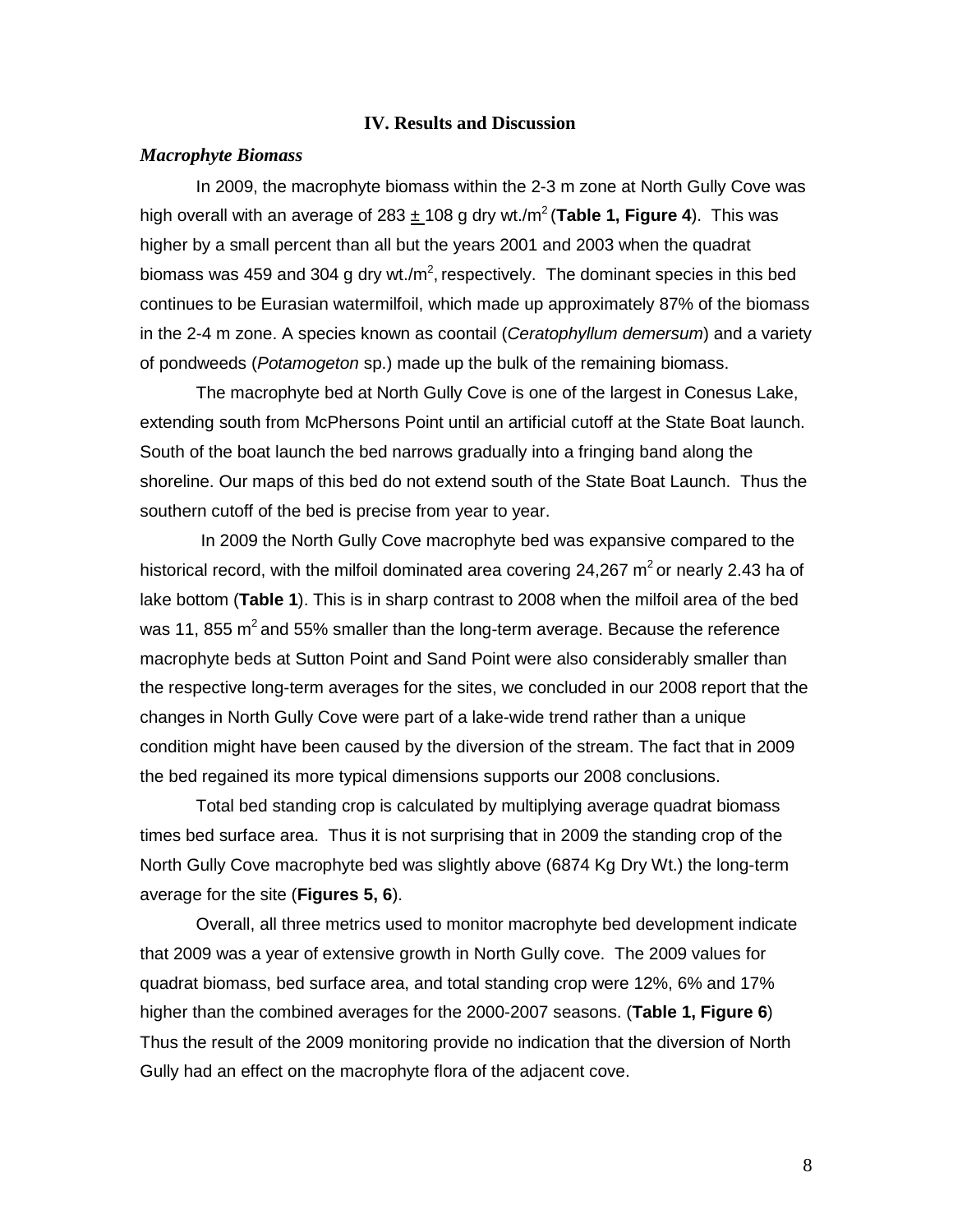This conclusion is also supported by comparisons with trends in other beds. At Sand Point Gully and Cottonwood Gully, two of the U.S.D.A. experimental sites, quadrat biomass was 8% and 40% lower than the corresponding long-term average (**Table 1, Figure 4**). Similar trends were evident in terms of surface area and standing crops at these sites (**Figure 5, 6**). The changes in Cottonwood Gully are notable because this bed has shown a continuing decrease in standing crop after management practices were implemented in the associated watershed (see Makarewicz *et al.* 2009) in summer and fall 2003 (**Figures 4,5,6**; Note: the 2003 data is an outlier because in the previous winter there was an unusual die-off of the macrophyte bed and this was followed by slow recovery in the following summer). The average milfoil-zone standing crop in the Cottonwood bed from 2005-2009 was 1,344 Kg whereas the 2001-2002 premanagement average was 2914 kg.

In contrast to the declining trends in Cottonwood Gully and below average growth at Sand Point, the Sutton Point macrophyte bed showed more extensive biomass particularly in terms of bed surface area and total standing crops, which were 40% and 21% higher than the long-term average (**Table 1, Figure 6**). Overall, Sutton Point followed the same trend as North Gully.

#### *Cover of Filamentous Algae*

Unlike rooted macrophytes which can draw nourishment from vast stores of nutrients in the sediment, filamentous algae absorb nutrients directly from the water column and proliferate rapidly in response to increasing supplies. Thus, filamentous algae may be the more reliable indicator of changes in stream nutrient loading into Conesus Lake (D'Aiuto *et. al.* 2006, Makarewicz *et al*. 2007, Bosch *et al*. 2009b).

During the summer 2009, the Conesus Lake watershed received considerable rainfall. The weather station at Rochester Airport [\(www.wunderground.com\)](http://www.wunderground.com/) recorded heavy rains in late May (2.26 inches from the  $26<sup>th</sup>$  -31<sup>st</sup>), throughout most of June (5.3 inches total) and in late July (2.5 in. from the  $21<sup>st</sup>-30<sup>th</sup>$ ). The rainfall was followed by high discharge of nutrient rich waters into Conesus Lake, according to SUNY Brockport's 2009 monitoring report (Makarewicz *et al.* 2009), which included all of the sites that are part of our study. The combination of high runoff and increasing water temperatures contributed to a lake-wide bloom of filamentous algae in early June that was especially vigorous in the southwest section of the lake that includes the Sutton Point and Cottonwood Gully sampling sites. At Sutton Point, the median cover of filamentous algae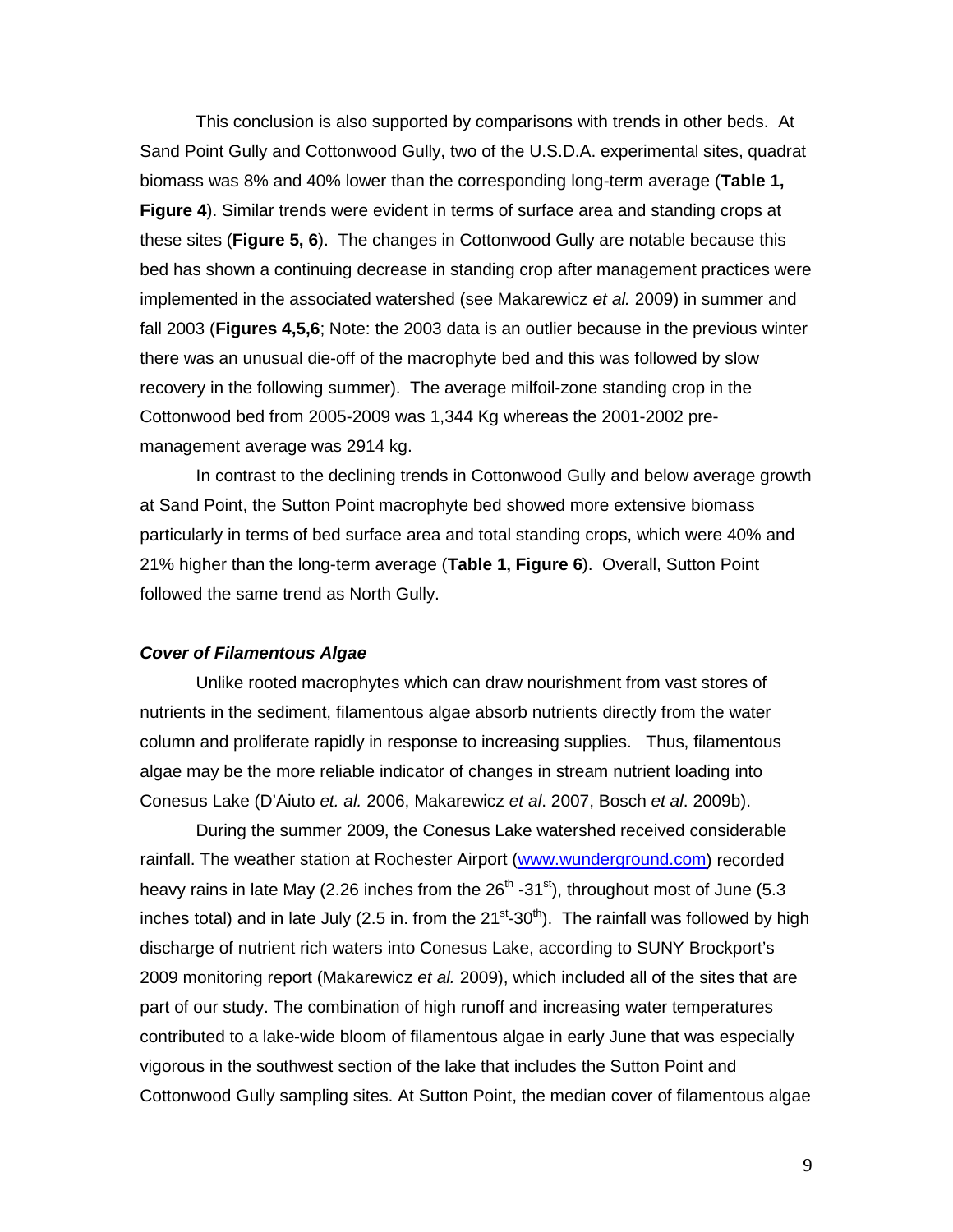was 31.2% (range 7.0 - 72.4) in quadrat samples taken on July 9 and 15. At the Cottonwood Gully site, where in recent years there has been very low algal biomass, the median cover was 13.7% on July 15 (range 0.0 -50.5%; **Figure 7**). Because a macrophyte canopy had not developed in the North Gully Cove site by mid July we were unable to quantitatively sample for filamentous algal cover in the designated transects. However, our observations indicated that the area was free of extensive algal growth, the one exception being a small patch in the southern portion of the bed where we estimated that algal cover was approximately 18.9%.

On August 10-11 a more comprehensive survey of filamentous algal cover was conducted using S.C.U.B.A. divers to photograph bottom quadrats in areas where a macrophyte canopy had not developed (**Figure 7**). At North Point Cove during this sampling period the median cover was still high along the southern transect, but the central and northern transects showed very low cover. For the entire bed the median cover was 3.2% (**Figure 8**; range 0.0 -65.4%). By contrast over the same period filamentous cover at the Sand Point macrophyte bed was high in all transects reaching a maximum of 73.8% and a median of 38.7% **(Figure 9A)**

An additional survey was conducted on September 3 -10 when lower water levels had exposed the macrophyte canopies and algal mats in most areas of the lake. Macrophyte beds at Graywood Gully and Eagle Point Gully were also sampled. The results of the survey are shown in **Figure 7** along with the results of July-August. Algal cover was not measurable (i.e. low or no cover) in Cottonwood Gully and Sutton Point, low in Graywood Gully (median 2.6, maximum 28.2) and relatively high in Eagle Point (19.4, 97.1) and Sand Point (12.9, 79.3). In North Gully Cove, the median cover was 4.7% and the maximum was 72.2% in one outlier. Overall, the North Gully Cove values are relatively moderate and similar to values recorded in August. Thus it appears that in 2009 North Gully Cove never developed the extensive growth of algae observed in all the other macrophyte beds sampled (i.e. Sutton Point and Cottonwood Gully in July, Sand Point in August/September, and Graywood Gully and Eagle Point at least in September).

In seeking an explanation for the disparity in algal cover among the five macrophyte beds studied in September, we surveyed land use in the associated watersheds. The results of the land use survey are presented in Table 2, along with data on % cover for the downstream shoreline areas. A brief analysis of trends indicates that the two sub-watersheds with significant amount of acreage in soybeans (i.e. Sand Pt.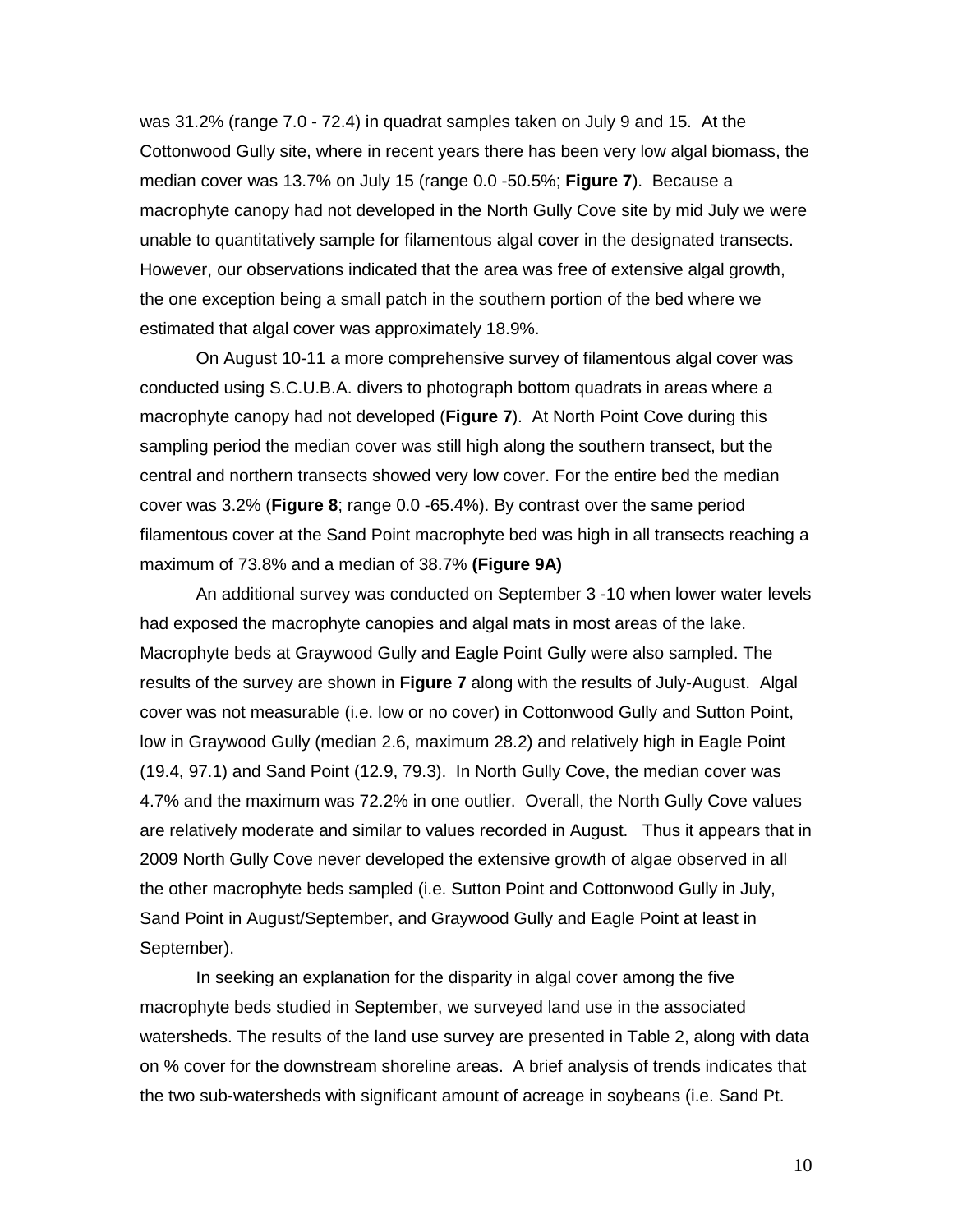Gully 46 ha, Eagle Point Gully 43 ha) were associated with the highest algal growth down stream. Soybeans were also the primary crop in Cottonwood Gully (23.6 ha, with corn a close second at 21.5 ha), but the median algal cover downstream was very low in September (**Table 2**). It is also possible that the algal cove was simply a function of the size of the sub-watershed upstream; Sand Point Gully and Eagle Point gully were far and away the largest watersheds studied and the highest percent cover values were found downstream. We caution that the survey is preliminary and our interpretation of the data is highly speculative. Information on tillage, use of fertilizer, and other farming practices would be necessary for a complete analysis. Moreover, other factors in addition to nutrient may influence biomass accumulation of the algae. Short-term growth experiments with filamentous algae (e.g. D'Aiuto *et al*., 2007) rather than biomass accumulation may provide a more effective way to test how different crop rotations and other specific farming practices drive plant growth in downstream habitats.

**Figure 10** shows historical trends in the percent cover of filamentous algae over the last nine growing seasons in North Gully Cove and in the three U.S.D.A. sites used as reference macrophyte beds for this study. The trends indicate that algal cover has remained relatively high at Sand Point and Sutton Point, whereas cover in Cottonwood Gully has continued to decrease gradually since 2004. For North Gully, algal cover over the 2009 growing season was the lowest recorded since 2000 monitoring was initiated in 2000, and it was statistically lower than six of seven other summer seasons sampled (p < 0.05, Kruskall-Wallis One Way Analysis of Variance on Ranks; Dunn's Method Pairwise Comparisons). This may be the first indication that the rechanneling of North Gully tributary is having the intended outcome of reducing plant growth in North Gully Cove. However, additional monitoring will be necessary to fully establish this trend.

#### **V**. **Conclusions**

In this 2009 monitoring study we tested the hypothesis that the northward diversion of North Gully had brought about decreases in the biomass of macrophytes and filamentous algae in North Gully Cove. The hypothesis is founded on the assumption that most of the runoff from North Gully is now discharged offshore rather than over the macrophyte bed in North Gully Cove. A similar study conducted in 2008, six months after the diversion project, found no concrete evidence that plant growth had decreased. The conclusion was based on comparisons with historical trends for the site and with trends in reference macrophyte beds.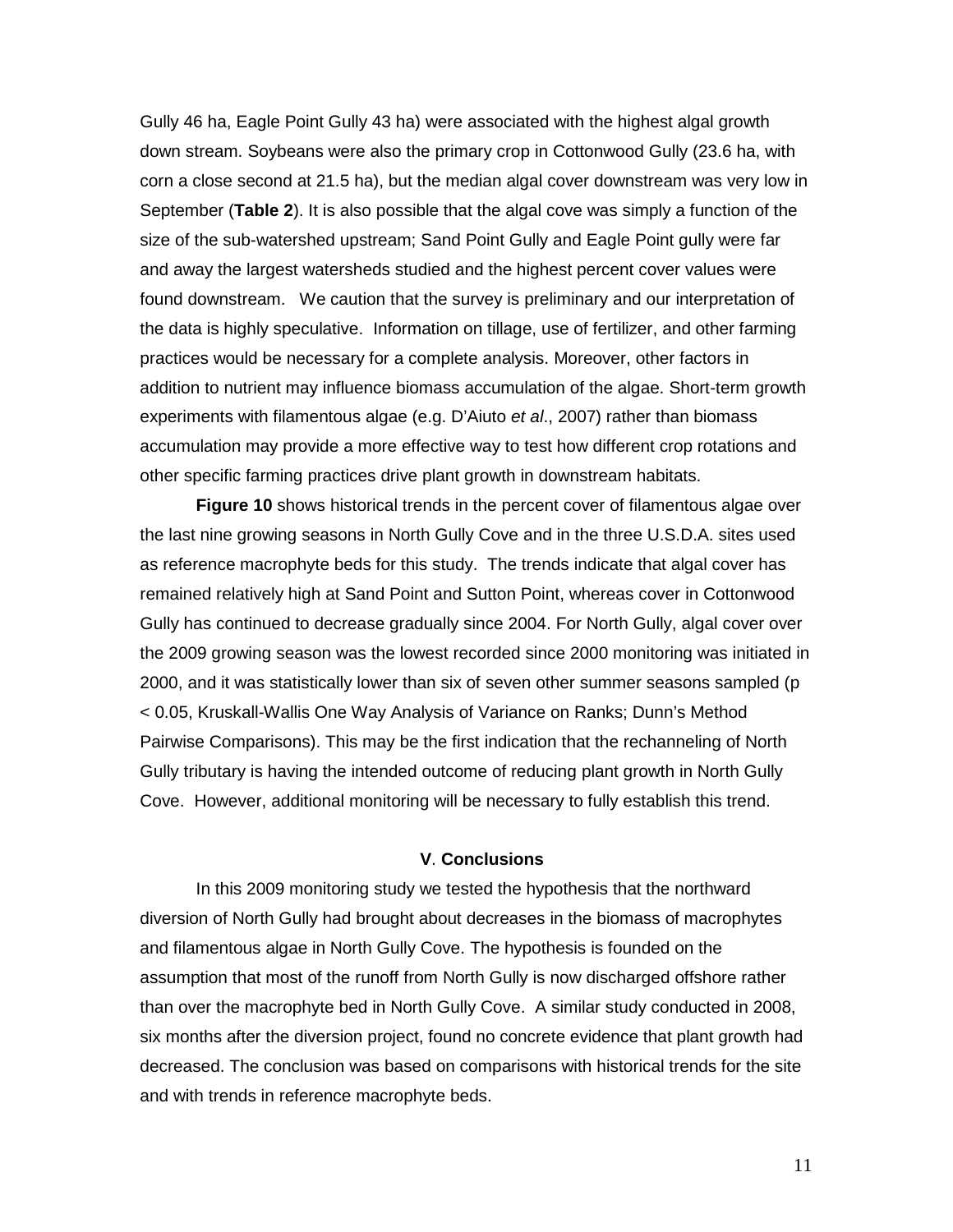In 2009 macrophyte density and standing crop in North Gully cove were higher than the average for the years 2000-2007. Thus, as in 2008, we found no indication that macrophyte biomass was impacted by the stream diversion. Similarly high macrophyte s seen in the Sand Point Gully and Sutton Point Gully reference sites, but not in Cottonwood Gully, where macrophyte growth has declined considerably since agricultural management practices were implemented in the Cottonwood Gully watershed by the U.S.D.A. watershed project.

In contrast to the lack of significant change in macrophyte biomass, the percent surface cover of filamentous algae at North Gully Cove was moderate to low relative to algal cover in four reference sites and to the historical record (2001-2007) for North Gully Cove. Although information on total nutrient loading by the North Gully tributary was not available, nutrient concentrations in stream water were very high from May to August 2009 (Makarewicz *et al*. 2009). For example, the seasonal averages for total phosphorus and soluble reactive phosphorus concentrations were the highest reported for the stream. Total suspended solids were approximately 3x higher than normal (Makarewicz *et al*. 2009). Therefore the most plausible explanation for the reduced cover of filamentous algae at North Gully Cove in 2009 is the diversion of the tributary runoff into open water and the accompanying reduction in nutrient delivery into the cove. We recommend that additional monitoring be conducted in order to establish with some certainty whether this is indeed the case, and to determine if there might be a similar response by the macrophyte assemblage.

#### **VI. Acknowledgements**

The work of Todd Shuskey,and Brad Cohen in sample collection and S.C.U.B.A. operations is gratefully acknowledged. We are indebted to the Conesus Lake Association and especially President George Coolbaugh and Director Gene Bolster for their continued logistic, financial and moral support of SUNY Geneseo's work in Conesus Lake. This research project was funded by the Livingston County Planning Department.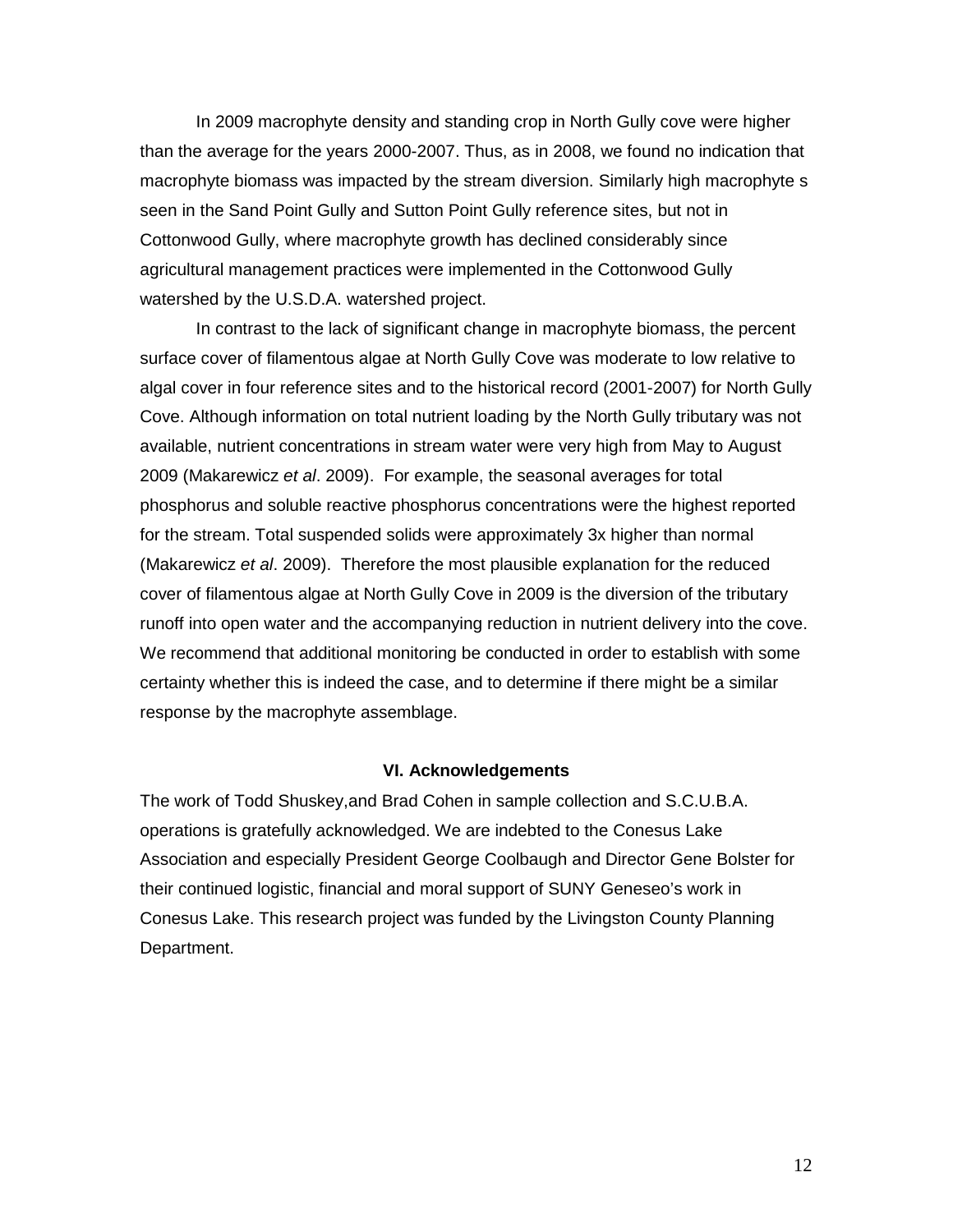#### **VII. Literature Cited**

- Bosch, I. J., Makarewicz, J.C., Lewis, T.W., Bonk, E.A., Romeiser, J., and Ruiz, C. 2009a. Responses of macrophytes beds dominated by Eurasian milfoil (*Myriophyllum spicatum*) to decreases in nutrient loading from managed agricultural watersheds: Declines in biomass. *J. Great Lakes Res.* #35: 90-98
- Bosch, I. J., Makarewicz, J.C., Lewis, T.W., Bonk, E.A., Finiguerra, M., and Groveman, B. 2009b. Management of agricultural practices results in a decline of littoral filamentous algae. *J. Great Lakes Res*. #35: 99-108.
- Bosch, I., Campana, L. and Radlowsky, P. 2008. Macrophyte Biomass and Filamentous Algal Cover South of McPhersons Point after diversion of the North Gully Tributary. Livingston County Planning Department, 19 pp.
- D'Aiuto, P.E., Makarewicz, J.C., and Bosch, I. 2006. The impact of stream nutrient loading on macrophytes and metaphyton in Conesus Lake, USA. *Verh. Internat. Verein. Limnol*. 29:1373-1376.
- Makarewicz, J.C. and Theodore W. Lewis. 2009. Conesus Lake Limnology 2009: Water Quality of USDA Monitored Watersheds, Internal Hypolimnetic Phosphorus Loading, Lake Chemistry, and Status of the Zooplankton Community. Livingston County Planning Department. Geneseo, N.Y. 68 pp
- Makarewicz, J.C., Lewis, T.W., Bosch, I., Noll, M., Herendeen, N., Simon, R., Zollweg, J., and Vodacek, A. 2009. The impact of agricultural best management practices on downstream systems: Soil loss and nutrient chemistry and flux. *J. Great Lakes Res*. 35:23-36
- Makarewicz, J.C., D'Aiuto, P.E., and Bosch, I. 2007. Elevated nutrient levels from agriculturally dominated watersheds stimulate metaphyton growth. *J. Great Lakes Res*., 33: 437-448
- Makarewicz, J.C., and Lewis, T.W. 2002. *Update of Soil and Nutrient Loss from Subwatersheds of Conesus Lake-2001..* Finger Lakes-Lake Ontario Watershed Protection Alliance. Livingston County Planning Department. Geneseo, N.Y.
- Makarewicz, J.C., Bosch, I., and Lewis, T.W. 2001. Soil and nutrient loss from selected subwatersheds of Conesus Lake. Finger Lakes-Lake Ontario Watershed Protection Alliance. Livingston County Planning Department. Geneseo, N.Y.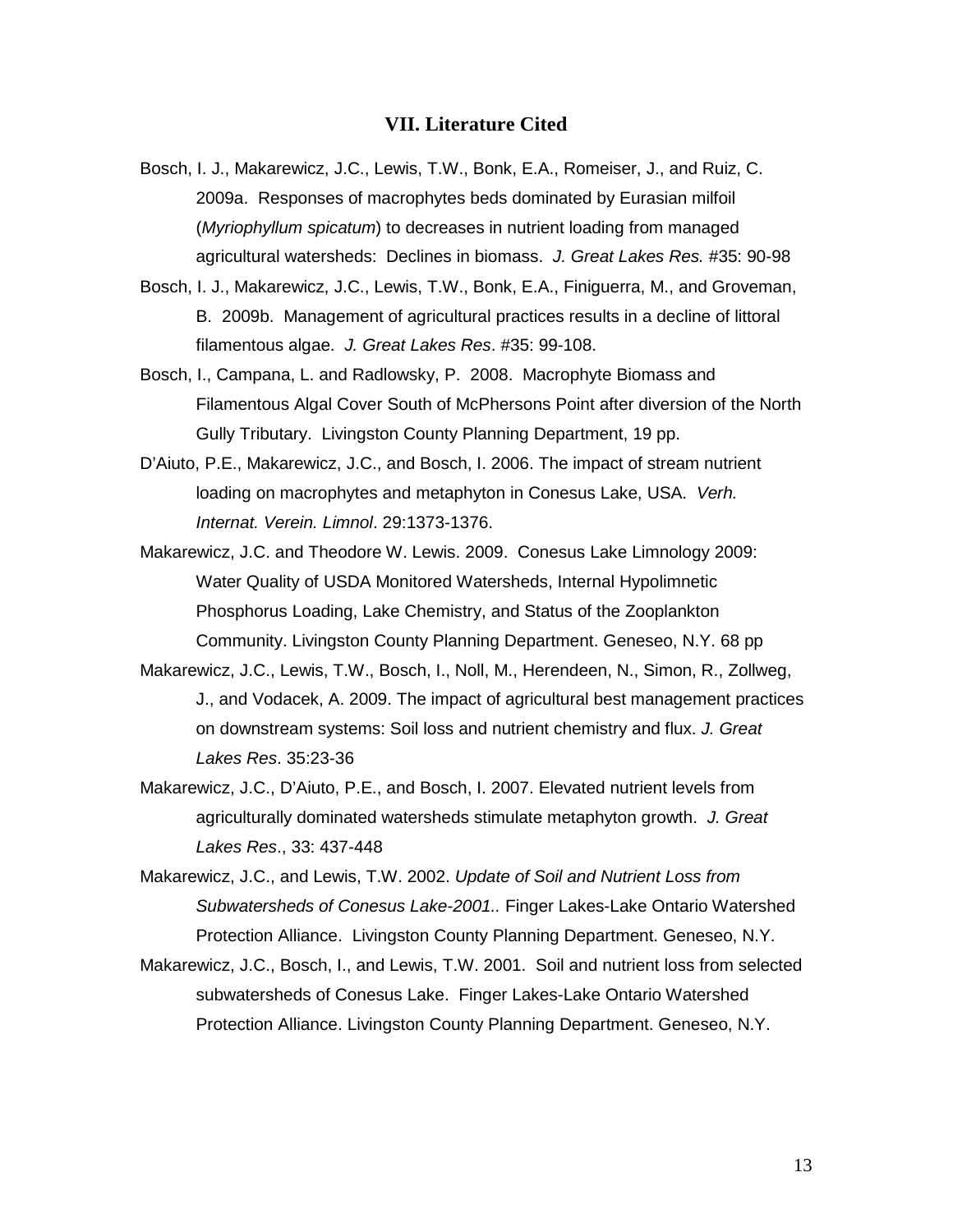## **VIII. Tables and Figures**

**Table 1**. Long-term record of dry weight biomass, bed surface area and total biomass (i.e. standing crop) in the milfoil dominated zone for the Sutton Point, North Gully, Sand Point and Cottonwood Gully macrophyte beds. Data was collected during the peak of the growing season, typically in the first two weeks of August.

|                         |      | Average        | <b>Surface</b> | <b>Standing</b>  |
|-------------------------|------|----------------|----------------|------------------|
|                         |      | <b>Biomass</b> | Area           | Crop             |
| Location                | Year | grams. $m2$    | m <sup>2</sup> | <b>Kg Dry Wt</b> |
|                         | 2000 | $184 \pm 43$   |                |                  |
| <b>Sutton Point</b>     | 2001 | $467 \pm 183$  | 8,592          | 4,017            |
| <b>Gully</b>            | 2002 | $71 \pm 40$    | 3,688          | 262              |
|                         | 2003 | $138 \pm 92$   | 11,819         | 1631             |
|                         | 2004 | $227 + 77$     | 11,909         | 2,703            |
|                         | 2005 | $197 \pm 90$   | 11,995         | 2,349            |
|                         | 2006 | $364 \pm 208$  | 7,438          | 2,707            |
|                         | 2007 | $295 \pm 94$   | 10,973         | 3,232            |
|                         | 2008 | $190 \pm 106$  | 5,985          | 1,201            |
|                         | 2009 | $224 \pm 112$  | 13,802         | 3,099            |
|                         | 2000 | $262 \pm 134$  | 23,192         | 6,192            |
| <b>North Gully</b>      | 2001 | $459 \pm 202$  | 25,783         | 11,834           |
|                         | 2002 | $151 \pm 74$   | 12,004         | 1,813            |
|                         | 2003 | $304 \pm 176$  | 19,760         | 6,007            |
|                         | 2004 | $186 \pm 57$   | 30,099         | 5,598            |
|                         | 2005 | $188 \pm 105$  | 21,798         | 4,098            |
|                         | 2006 | $230 \pm 100$  | 22,560         | 5,178            |
|                         | 2007 | $225 \pm 70$   | 27,850         | 6,266            |
|                         | 2008 | $266 \pm 167$  | 11,855         | 3,149            |
|                         | 2009 | $283 \pm 108$  | 24,267         | 6,874            |
|                         | 2000 | $212 + 29$     | 9,535          | 2,021            |
| <b>Sand Point Gully</b> | 2001 | $484 + 300$    | 9,781          | 4,730            |
|                         | 2002 | $325 + 82$     | 7,354          | 2,390            |
|                         | 2003 | $290 + 126$    | 5,310          | 1,540            |
|                         | 2004 | $131 + 34$     | 8,474          | 1,110            |
|                         | 2005 | $191 + 96$     | 8,349          | 1,595            |
|                         | 2006 | $230 + 92$     | 9,775          | 2,246            |
|                         | 2007 | $112 \pm 111$  | 9,684          | 1,084            |
|                         | 2008 | $201 \pm 71$   | 6,022          | 1,147            |
|                         | 2009 | $222 \pm 111$  | 6,564          | 1,457            |
|                         | 2000 | 193 $\pm$ 85   | ---            |                  |
| <b>Cottonwood Gully</b> | 2001 | $373 + 168$    | 9,387          | 3,501            |
|                         | 2002 | $316 + 134$    | 7,360          | 2,326            |
|                         | 2003 | $146 + 43$     | 3,750          | 548              |
|                         | 2004 | $234 + 41$     | 9,205          | 2,154            |
|                         | 2005 | $273 + 81$     | 6,880          | 1,878            |
|                         | 2006 | $283 + 61$     | 5,605          | 1,589            |
|                         | 2007 | $155 \pm 140$  | 8,100          | 1,253            |
|                         | 2008 |                |                |                  |
|                         | 2009 | $135 \pm 78$   | 4,860          | 657              |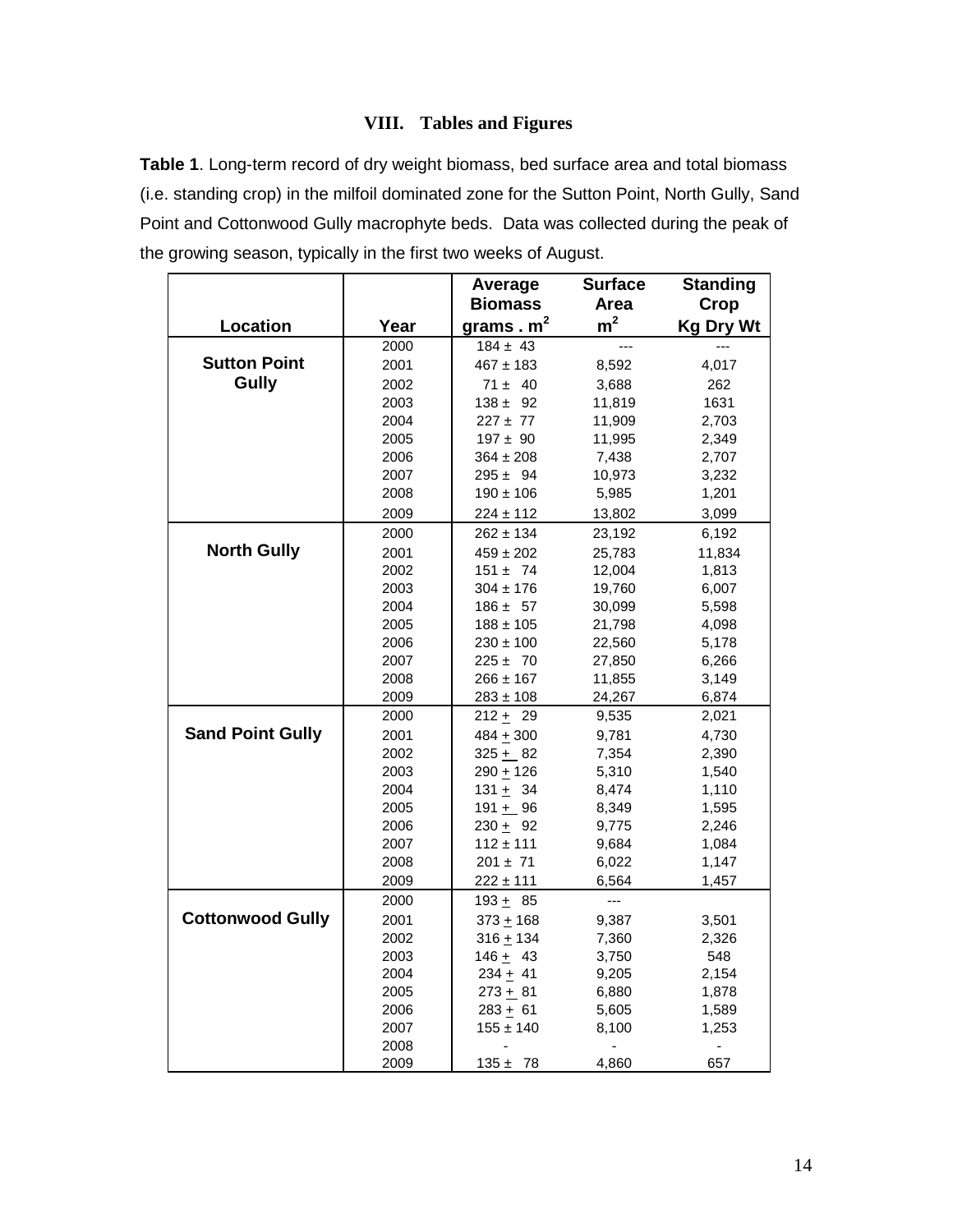**Table 2.** Data showing agricultural land use for five sub-watersheds on the west side of Conesus Lake that were surveyed in September 2009. The crop data are compared to the % cover of filamentous algae along the lake shoreline in September (far right column).

|            |                              |                      |                     | <b>Total</b>          | <b>Total</b>     | <b>September</b>              |
|------------|------------------------------|----------------------|---------------------|-----------------------|------------------|-------------------------------|
| Watershed  | Crop<br><b>Type</b>          | <b>Cover</b><br>(ha) | <b>Cover</b><br>(%) | Ag.<br>(Active<br>ha) | % Ag<br>(active) | Median %<br>Cover by<br>Algae |
| Cottonwood | Corn                         | 21.5                 | 21.6                | 59.6                  | 59.9             | 0.0                           |
| Gully      | Groundcover                  | 14.5                 | 14.6                |                       |                  |                               |
|            | Soybeans                     | 23.6                 | 23.7                |                       |                  |                               |
|            | Residential                  | 11.1                 | 11.2                |                       |                  |                               |
|            | Woodlots                     | 28.5                 | 28.6                |                       |                  |                               |
| Graywood   | Corn                         | 4.7                  | 12.3                | 24.2                  | 63.2             | 2.6                           |
| Gully      | Groundcover                  | 12.2                 | 31.9                |                       |                  |                               |
|            | Alfalfa                      | 6.5                  | 16.9                |                       |                  |                               |
|            | Pasture                      | 0.8                  | 2.1                 |                       |                  |                               |
|            | Residential                  | 3.6                  | 9.4                 |                       |                  |                               |
|            | Woodlots                     | 10.1                 | 26.4                |                       |                  |                               |
| Sand Point | Corn                         | 56.7                 | 30.1                | 120.5                 | 64.0             | 12.9                          |
| Gully      | Groundcover                  | 12.2                 | 6.4                 |                       |                  |                               |
|            | Soybeans                     | 48.0                 | 25.5                |                       |                  |                               |
|            | Alfalfa                      | 3.6                  | 1.9                 |                       |                  |                               |
|            | Residential                  | 31.9                 | 16.9                |                       |                  |                               |
|            | Woodlots                     | 35.2                 | 18.7                |                       |                  |                               |
| Sutton     | Corn                         | 6.5                  | 9.7                 | 28.3                  | 42.0             | 0.0                           |
| Point      | Groundcover                  | 17.4                 | 25.8                |                       |                  |                               |
| Gully      | Alfalfa                      | 1.3                  | 1.8                 |                       |                  |                               |
|            | Unidentified Ag <sup>1</sup> | 3.1                  | 4.6                 |                       |                  |                               |
|            | Woodlots                     | 39.1                 | 58.1                |                       |                  |                               |
| Eagle Pt.  | Corn                         | 3.9                  | 2.0                 | 106.2                 | 54.1             | 19.4                          |
| Gully      | Groundcover                  | 4.7                  | 2.4                 |                       |                  |                               |
|            | Soybeans                     | 59.8                 | 30.5                |                       |                  |                               |
|            | Alfalfa                      | 18.1                 | 9.2                 |                       |                  |                               |
|            | Residential                  | 43.0                 | 21.9                |                       |                  |                               |
|            | Woodlots                     | 46.6                 | 23.7                |                       |                  |                               |
|            | Unidentified Ag <sup>2</sup> | 19.7                 | 10.0                |                       |                  |                               |

<sup>1</sup> fields not visible from roadside

<sup>2</sup> freshly planted unknown crop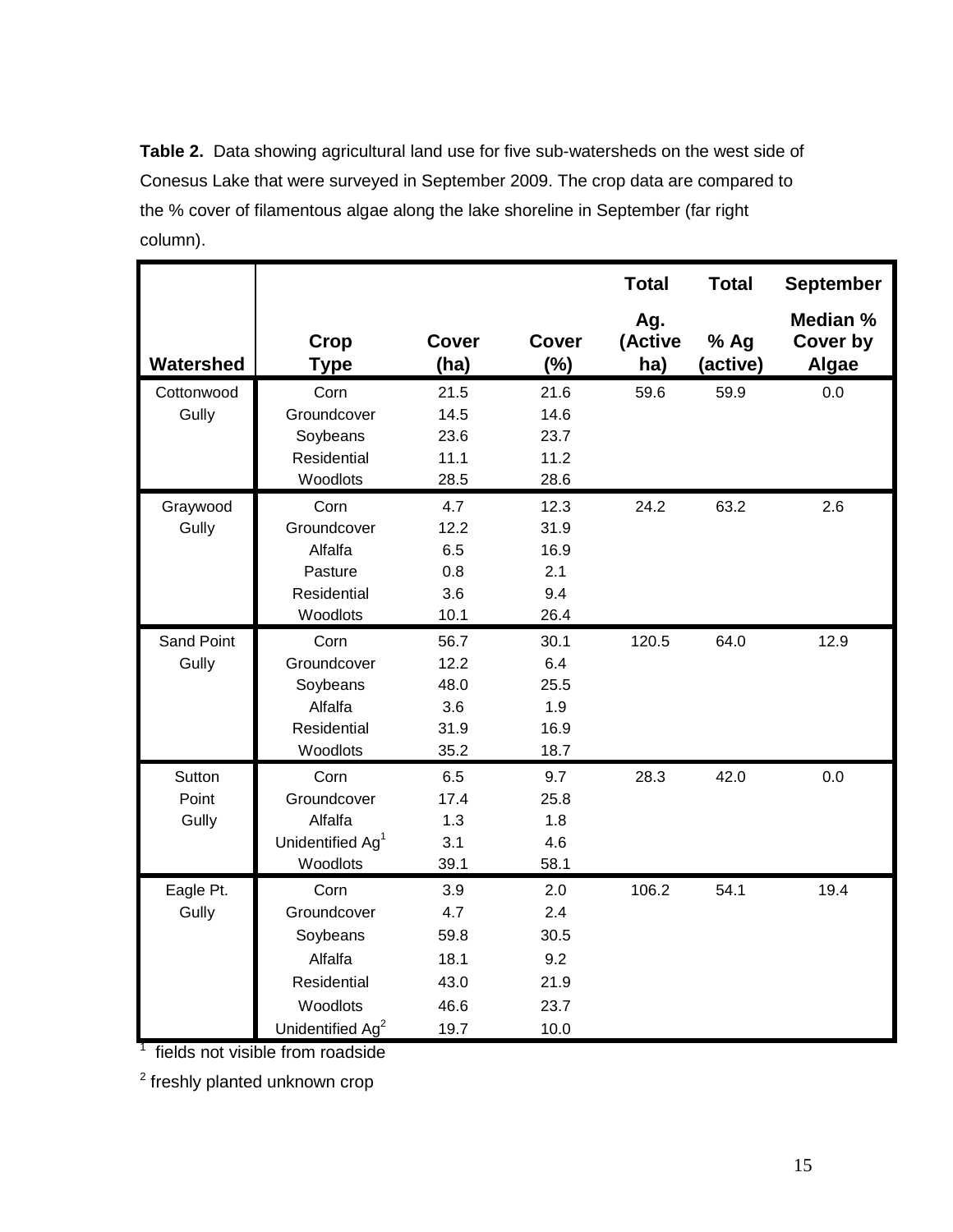

**Figure 1.** Map showing some of the largest macrophyte beds in Conesus Lake in their geo-referenced positions. Study macrophyte beds are identified by a star symbol and their corresponding watersheds are marked in grey.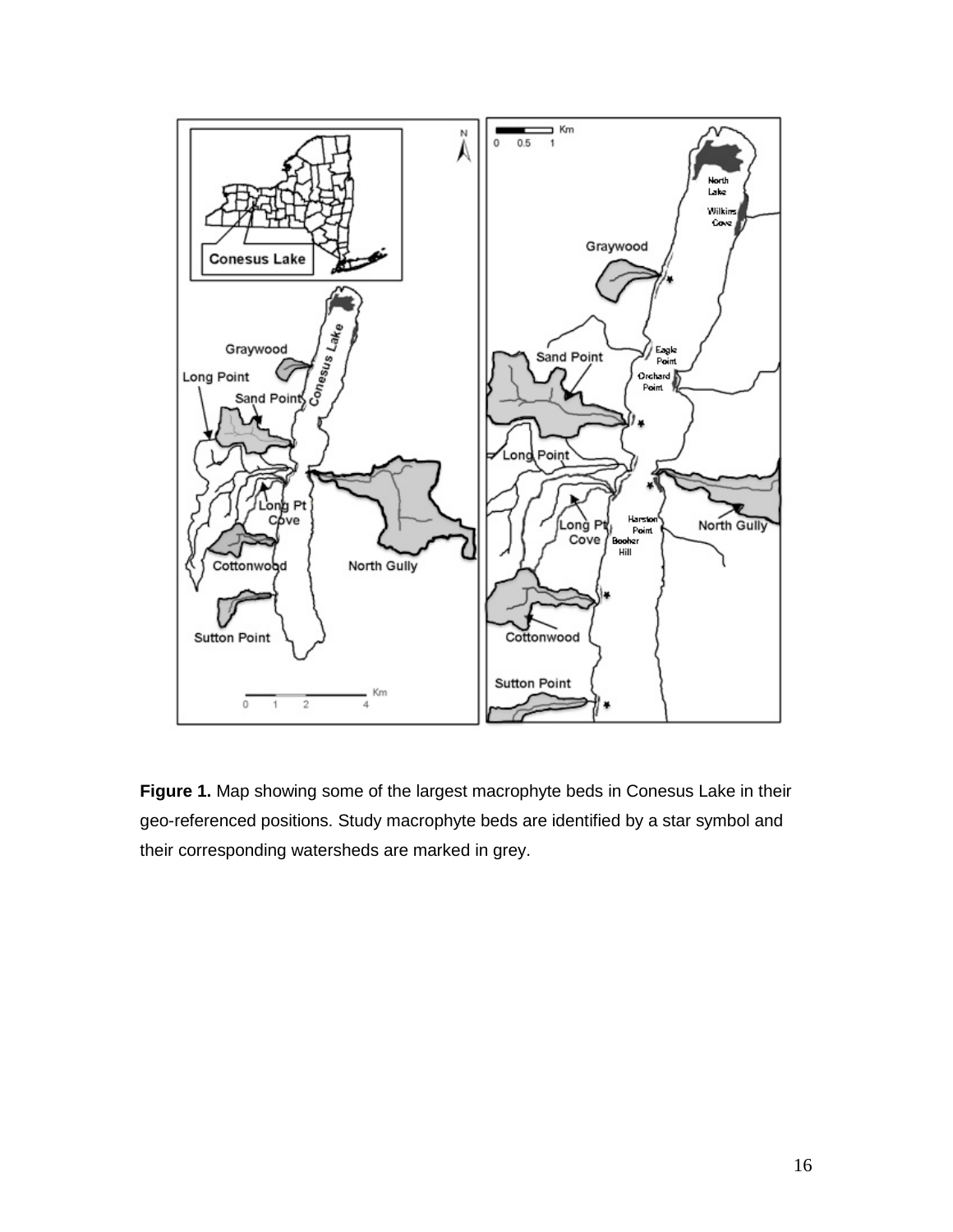

**Figure 2.** Map of the general area around McPhersons Point showing nearby milfoil dominated areas in geo-referenced positions. The previous (solid line) and current (dashed line) positions of the North Gully stream mouth are drawn in by hand.



**Figure 3.** Photograph showing heavy cover of filamentous algae the base of North Gully Cove from the shoreline to a depth of nearly 2 m in August 2005.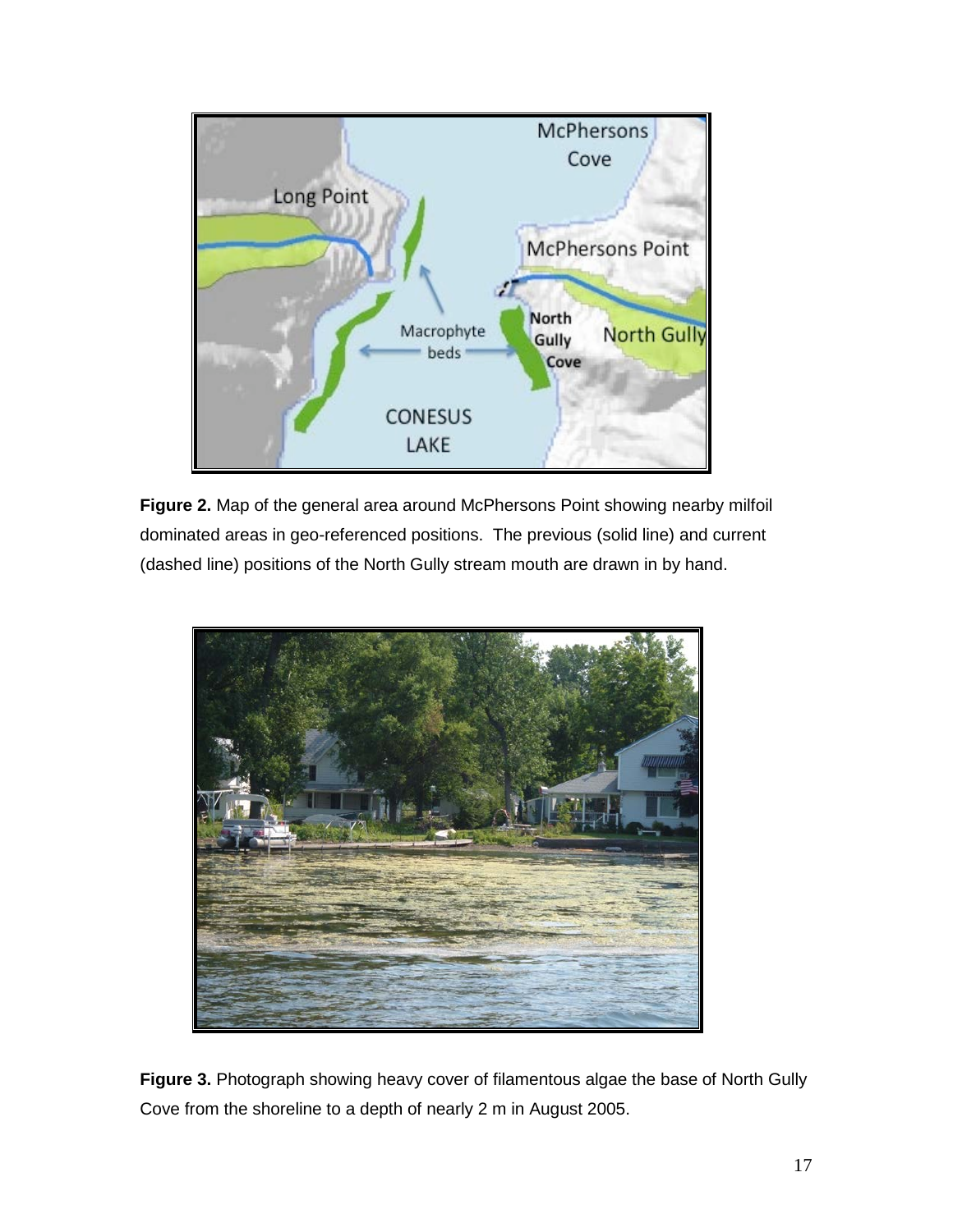

Figure 4. Plots showing annual trends in macrophyte biomass as grams per m<sup>2</sup>. Data are for the 2-3 m zone dominated by Eurasian watermilfoil at the Sutton Point, North Gully, Sand Point, and Cottonwood Gully study sites.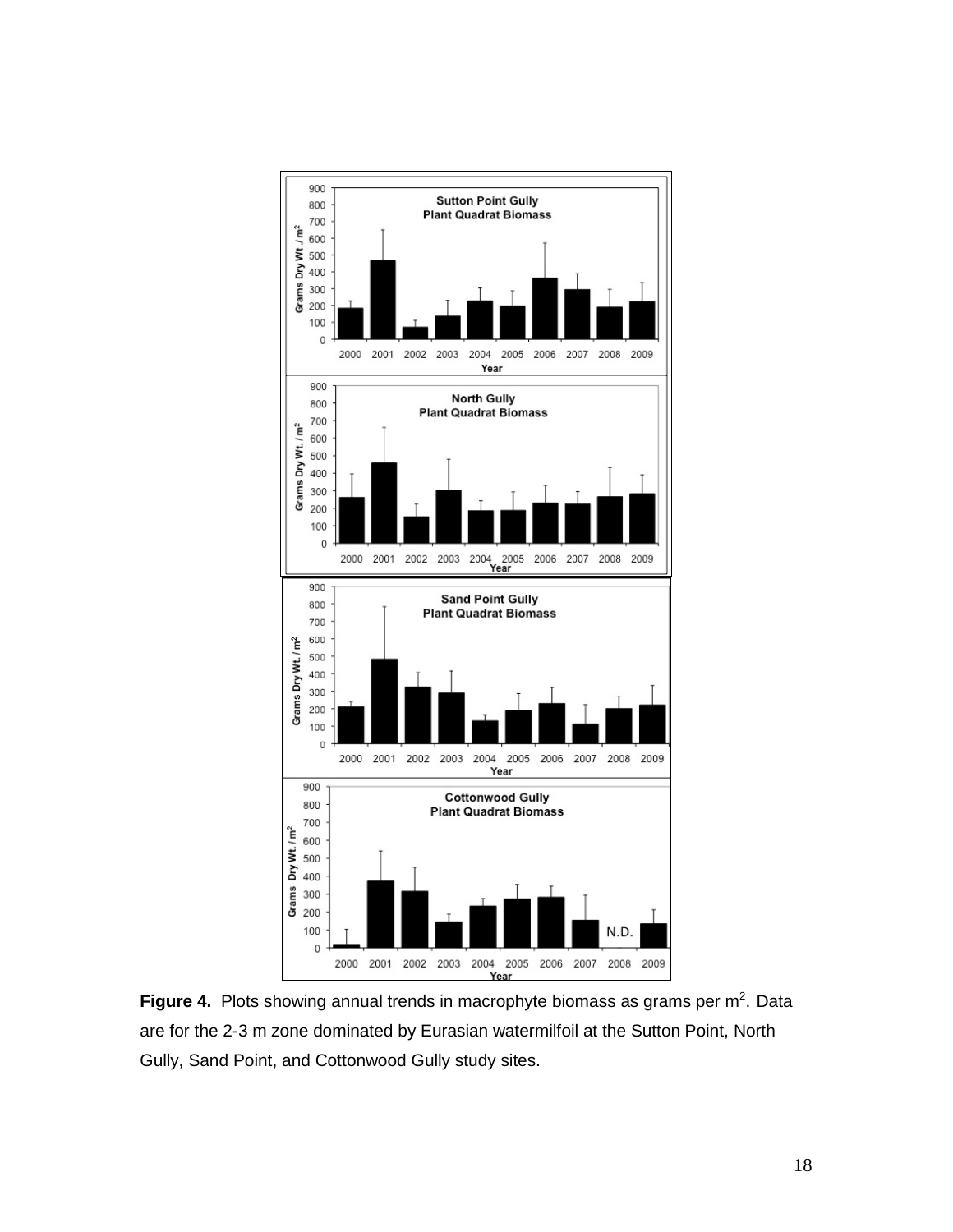

**Figure 5.** Long-term trends in standing crops for the areas dominated by Eurasian watermilfoil in four macrophyte beds. Standing crops were calculated by multiplying the mean quadrat biomass (see Figure 5) times the surface area covered by milfoil in each bed.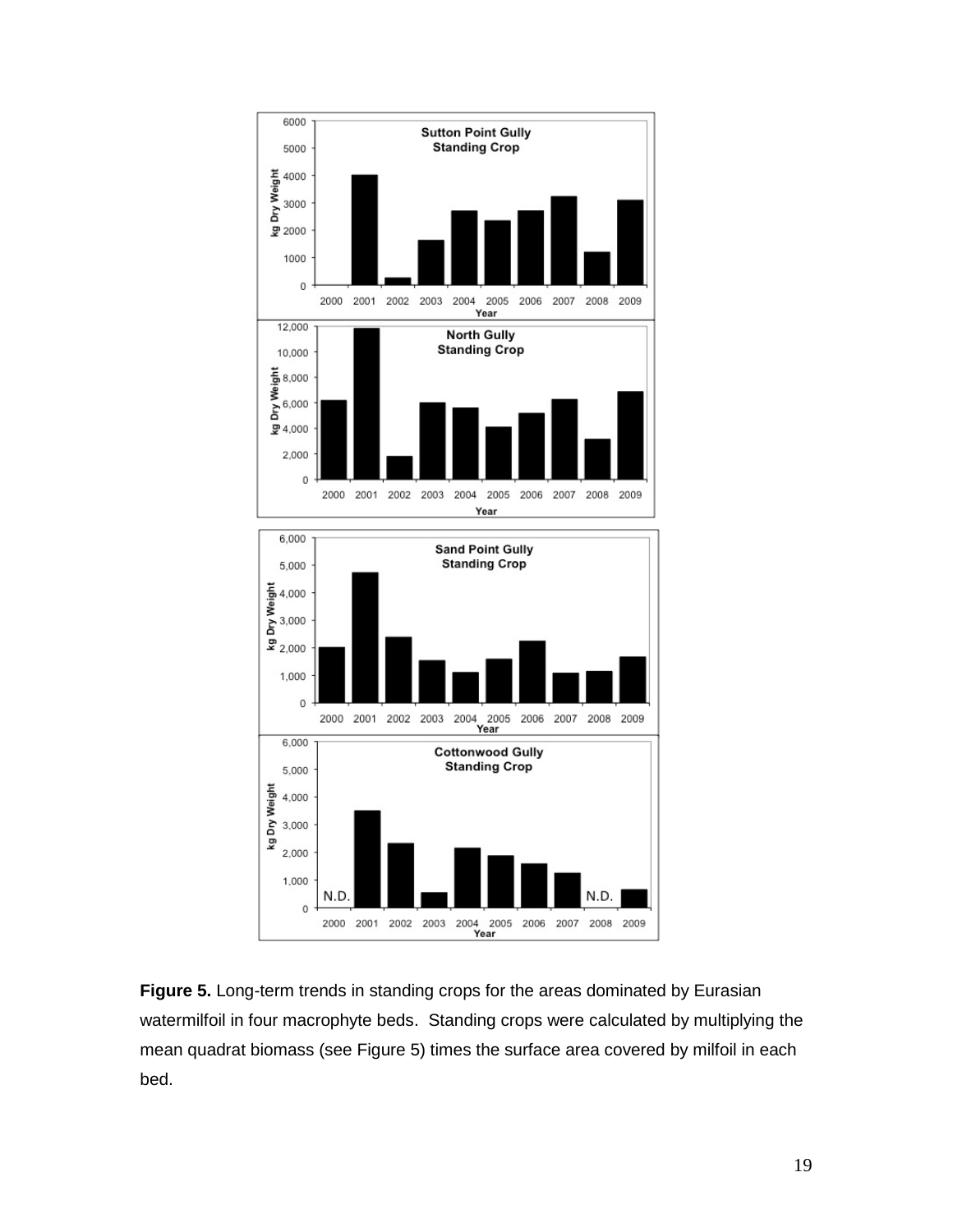

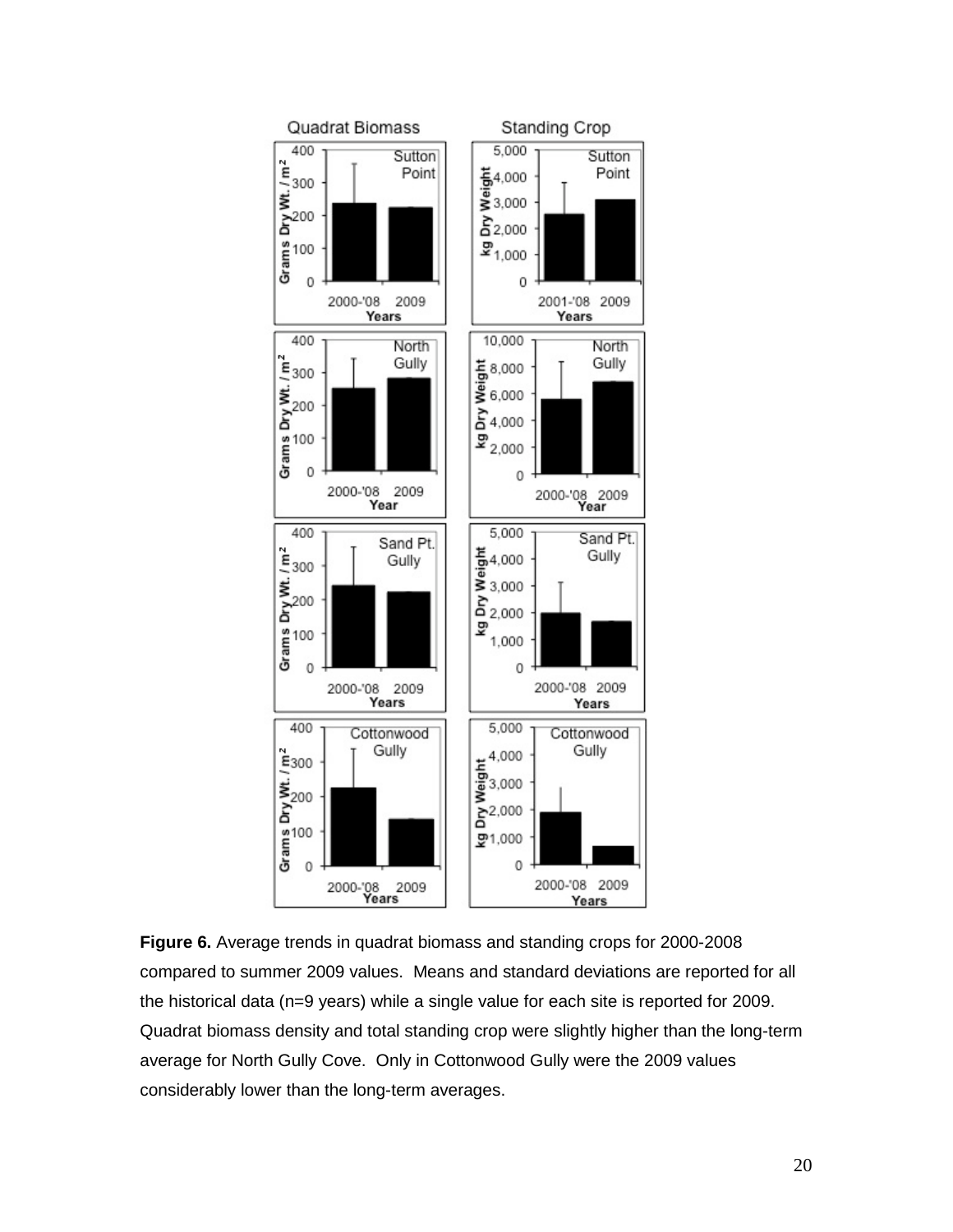

**Figure 7.** Percent filamentous algal cover on the macrophyte canopy at the Sutton Point, North Gully Cove, Sand Point and Cottonwood Gully sites over the growing season during the summer (July-Aug. combined) and September 3-10 in 2009. The boxes represent the 25-75% data intervals and the bars are the 5 and 95% intervals. The horizontal line within the box is the median.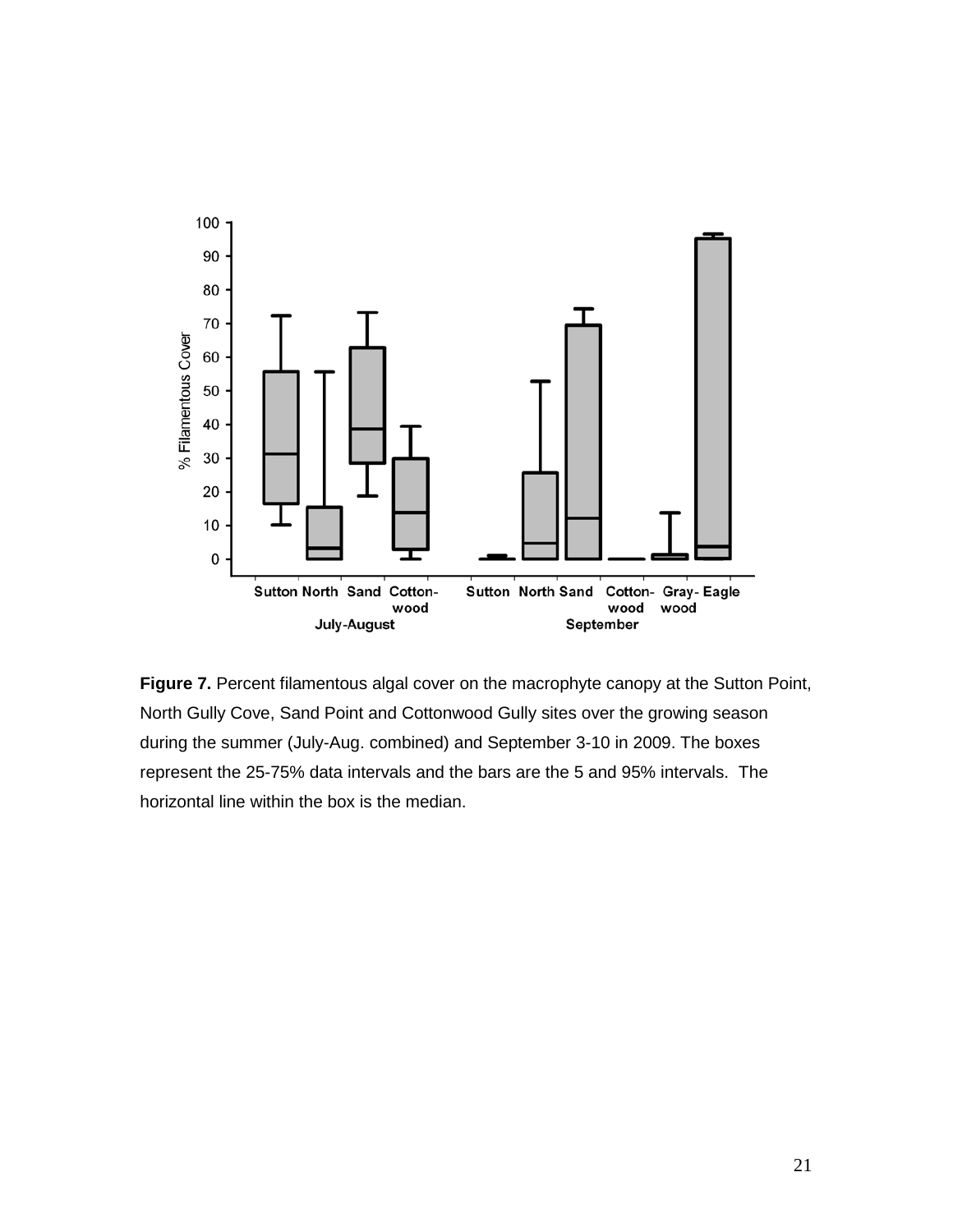

**Figure 8.** Photographs taken in North Gully Cove of quadrats held by diver at a depth of 1 m in the same area as in Figure 3. Note the almost complete absence of algal cover on the macrophytes. These images were taken on August 11, 2009.



**Figure 9.** Photographs of the macrophyte canopy taken at Sand Point (**A**) and Eagle Point (**B**). The macrophytes are barely visible at the surface because of the high cover of filamentous algae at these sites (Sand Pt. photo taken in August, Eagle Pt. photo in September)